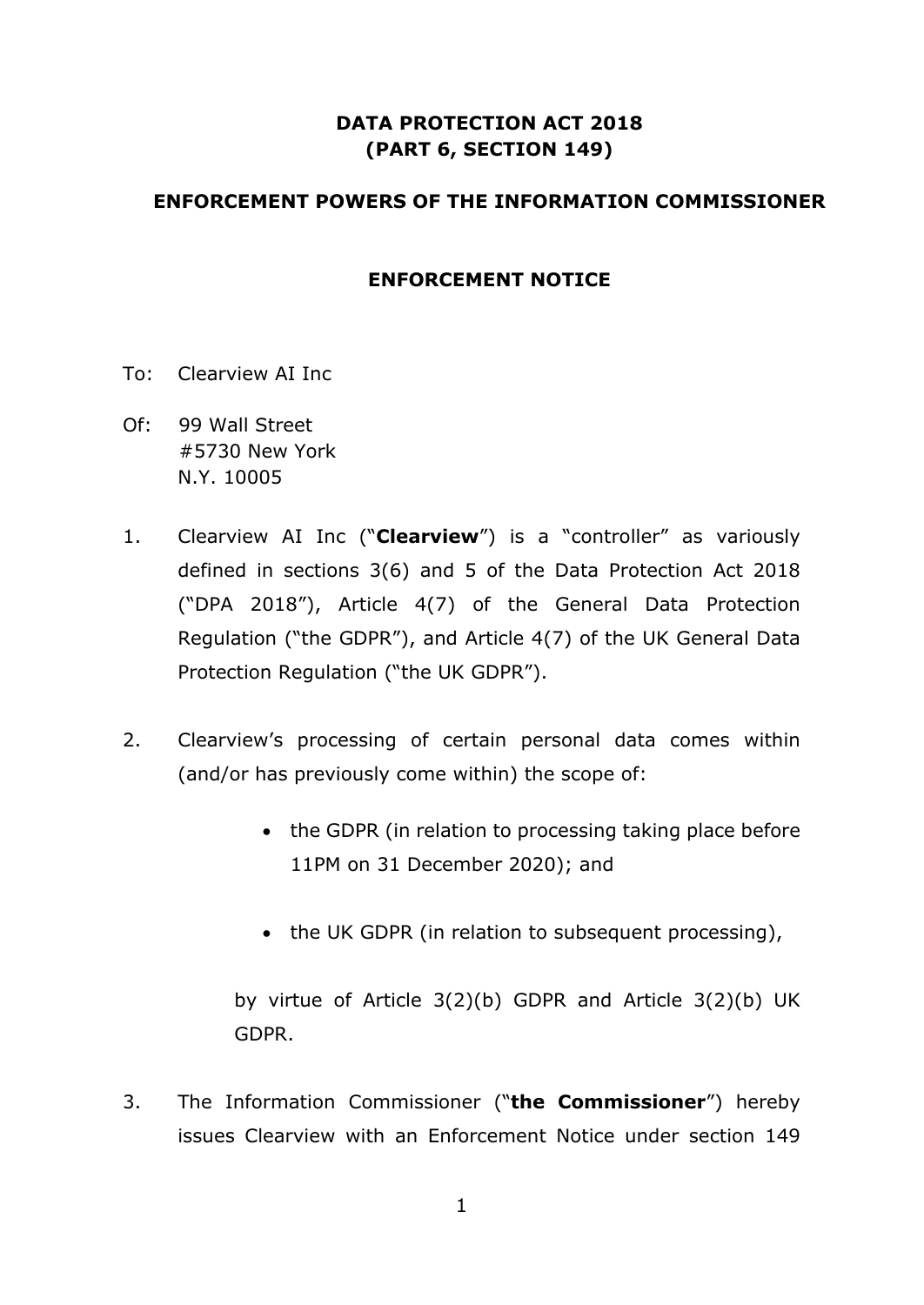DPA 2018. The Notice is in relation to Clearview's continuing infringements of:

- (i) the data protection principles set out in Article  $5(1)(a)$  and Article 5(1)(e) UK GDPR;
- (ii) the requirements of Article 6 UK GDPR as to the lawful basis for the processing of personal data;
- (iii) the requirements of Article 9 UK GDPR as to the processing of special category personal data;
- (iv) the requirements of Article 14 UK GDPR as to the information that is to be provided by controllers to data subjects;
- (v) the requirements of Articles 15, 16,17, 21 and 22 UK GDPR in relation to the rights of data subjects; and
- (vi) the duty to carry out a Data Protection Impact Assessment under Article 35 UK GDPR.

This Notice is accordingly issued under section 149(2)(a), (b) and (c) DPA 2018.

- 4. This Enforcement Notice relates to Clearview's continuing infringements of the UK GDPR in the respects set out at paragraph 3 above. However, in order to explain the basis and context for the Commissioner's decision to impose an Enforcement Notice, it is necessary to refer also to various past infringements by Clearview of the GDPR and UK GDPR.
- 5. This Notice explains the Commissioner's decision to take enforcement action. The specific steps that Clearview is required to take are set out in Annex 1.
- 6. The Commissioner has previously served Clearview with a Preliminary Enforcement Notice ("the PEN") dated 23 November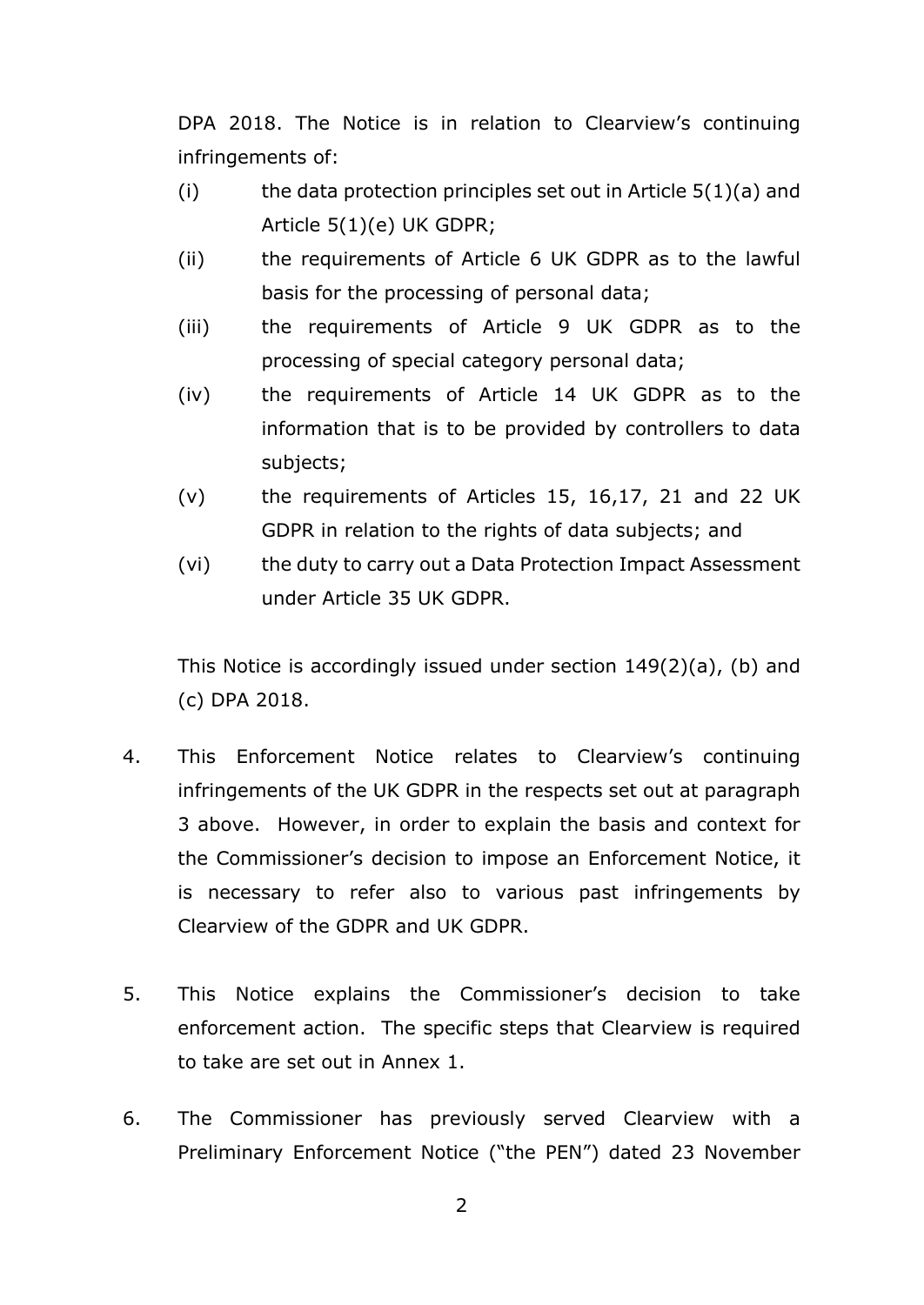2021. Clearview provided its written representations ("the Representations") in response to the PEN, on 3 February 2022. The Commissioner has taken into account the entirety of the Representations when deciding to issue this Notice and refers to the Representations below when appropriate.

### **Legal framework for this Notice**

- 7. DPA 2018 contains various enforcement powers in Part 6 which are exercisable by the Commissioner.
- 8. Section 149 DPA 2018 materially provides:

*(1) Where the Commissioner is satisfied that a person has failed, or is failing, as described in subsection (2), (3), (4) or (5), the Commissioner may give the person a written notice (an "enforcement notice") which requires the person—*

*(a) to take steps specified in the notice, or*

*(b) to refrain from taking steps specified in the notice, or both (and see also sections 150 and 151).* 

*(2) The first type of failure is where a controller or processor has failed, or is failing, to comply with any of the following—*

*(a) a provision of Chapter II of the GDPR or Chapter 2 of Part 3 or Chapter 2 of Part 4 of this Act (principles of processing);*

*(b) a provision of Articles 12 to 22 of the GDPR or Part 3 or 4 of this Act conferring rights on a data subject;*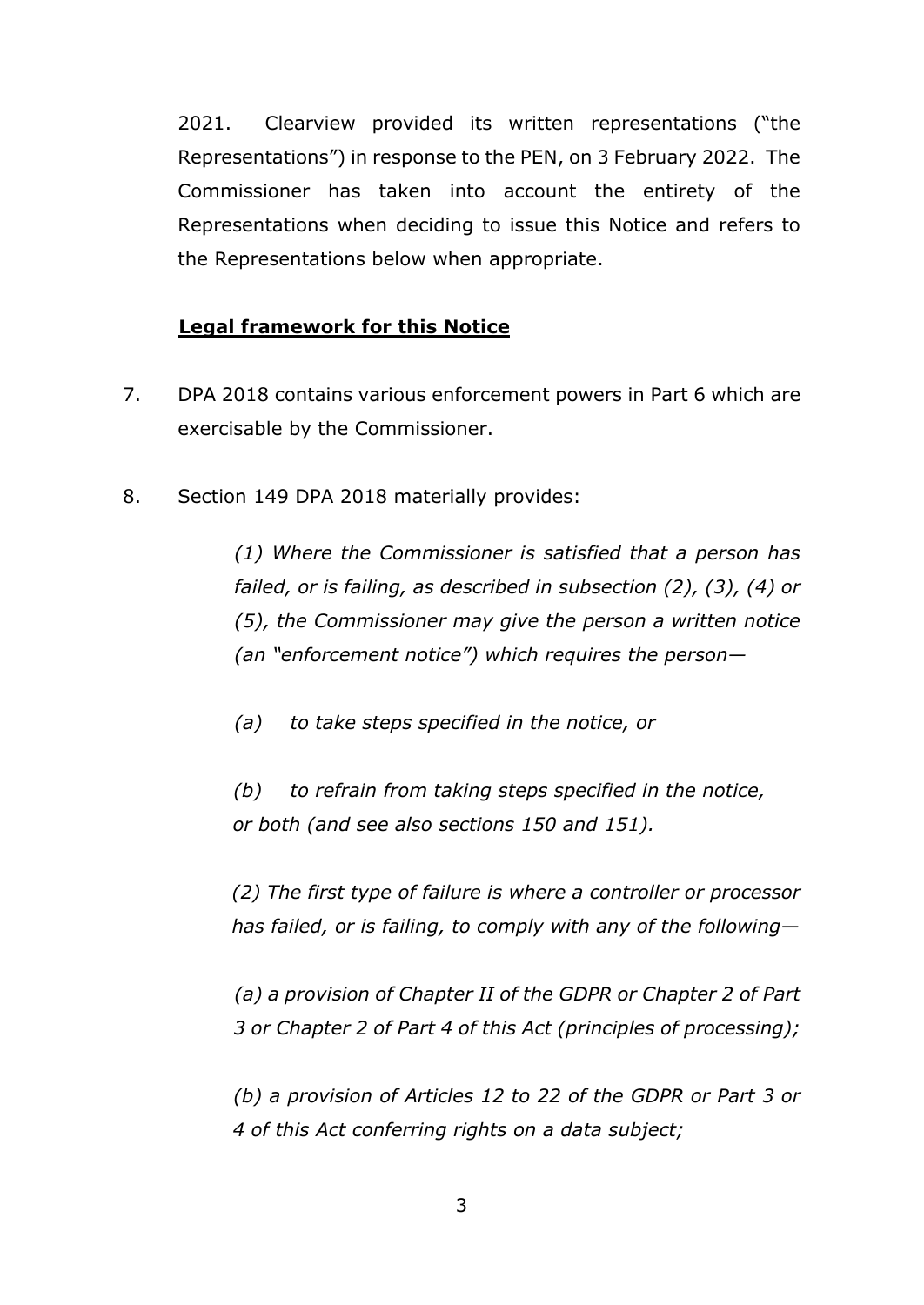*(c) a provision of Articles 25 to 39 of the GDPR or section 64 or 65 of this Act (obligations of controllers and processors);*

*(d) a requirement to communicate a personal data breach to the Commissioner or a data subject under section 67, 68 or 108 of this Act;*

*(e) the principles for transfers of personal data to third countries, non-Convention countries and international organisations in Articles 44 to 49 of the GDPR or in sections 73 to 78 or 109 of this Act.*

*(6) An enforcement notice given in reliance on subsection (2), (3) or (5) may only impose requirements which the Commissioner considers appropriate for the purpose of remedying the failure.*

- 9. Section 150 DPA 2018 materially provides:
	- *(1) An enforcement notice must—*
	- *(a) state what the person has failed or is failing to do, and*

*(b) give the Commissioner's reasons for reaching that opinion.*

*(2) In deciding whether to give an enforcement notice in reliance on section 149(2), the Commissioner must consider whether the failure has caused or is likely to cause any person damage or distress.*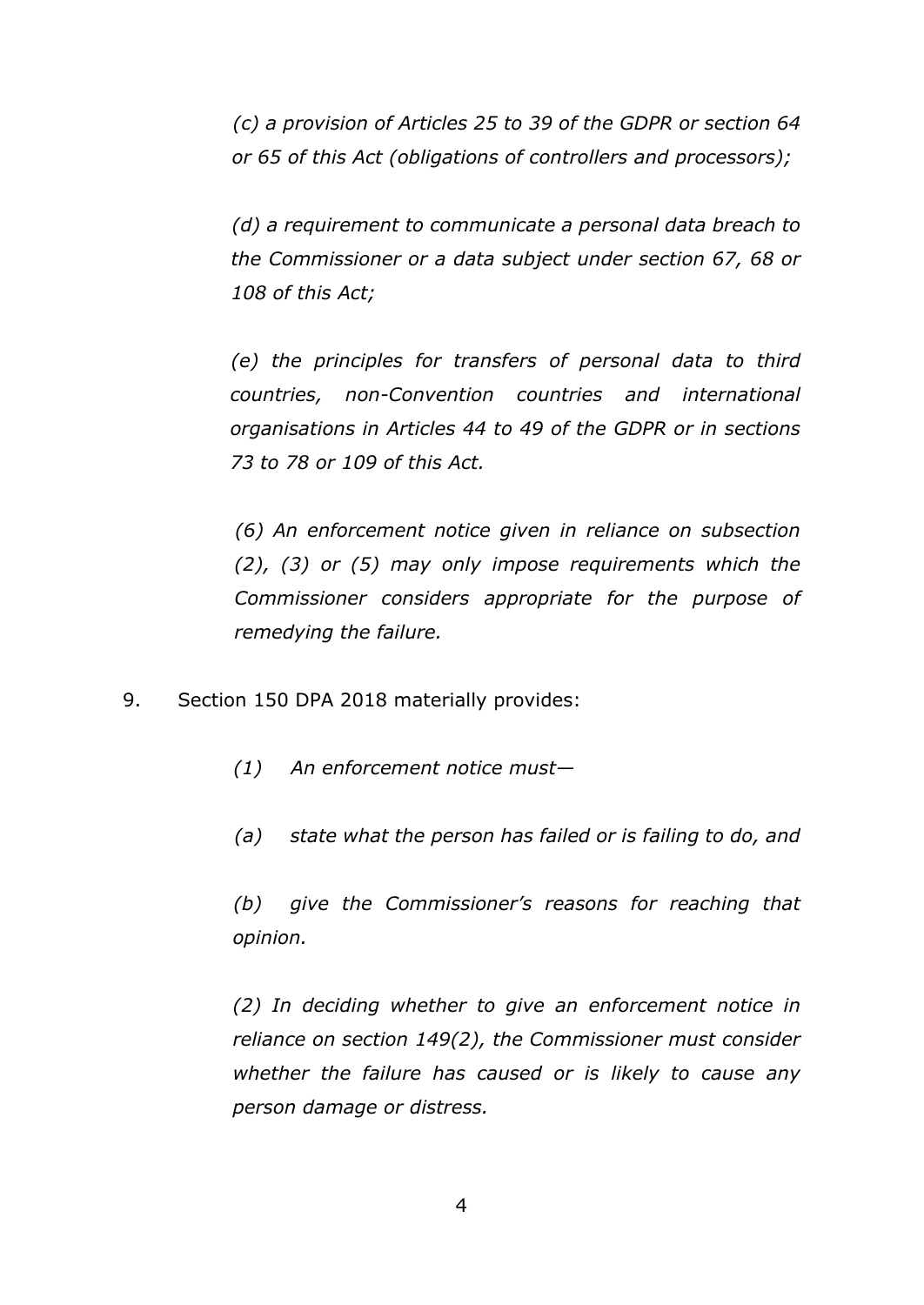*(3) In relation to an enforcement notice given in reliance on section 149(2), the Commissioner's power under section 149(1)(b) to require a person to refrain from taking specified steps includes power—*

*(a) to impose a ban relating to all processing of personal data, or*

*(b) to impose a ban relating only to a specified description of processing of personal data, including by specifying one or more of the following—*

*(i) a description of personal data;*

- *(ii) the purpose or manner of the processing;*
- *(iii) the time when the processing takes place.*

*(4) An enforcement notice may specify the time or times at which, or period or periods within which, a requirement imposed by the notice must be complied with (but see the restrictions in subsections (6) to (8)).*

- 10. In relation to the application of the GDPR, Article 3 GDPR materially provides as follows:
	- *(1) This Regulation applies to the processing of personal data in the context of the activities of an establishment of a controller or a processor in the Union, regardless of whether the processing takes place in the Union or not.*
	- *(2) This Regulation applies to the processing of personal data of data subjects who are in the Union by a controller or*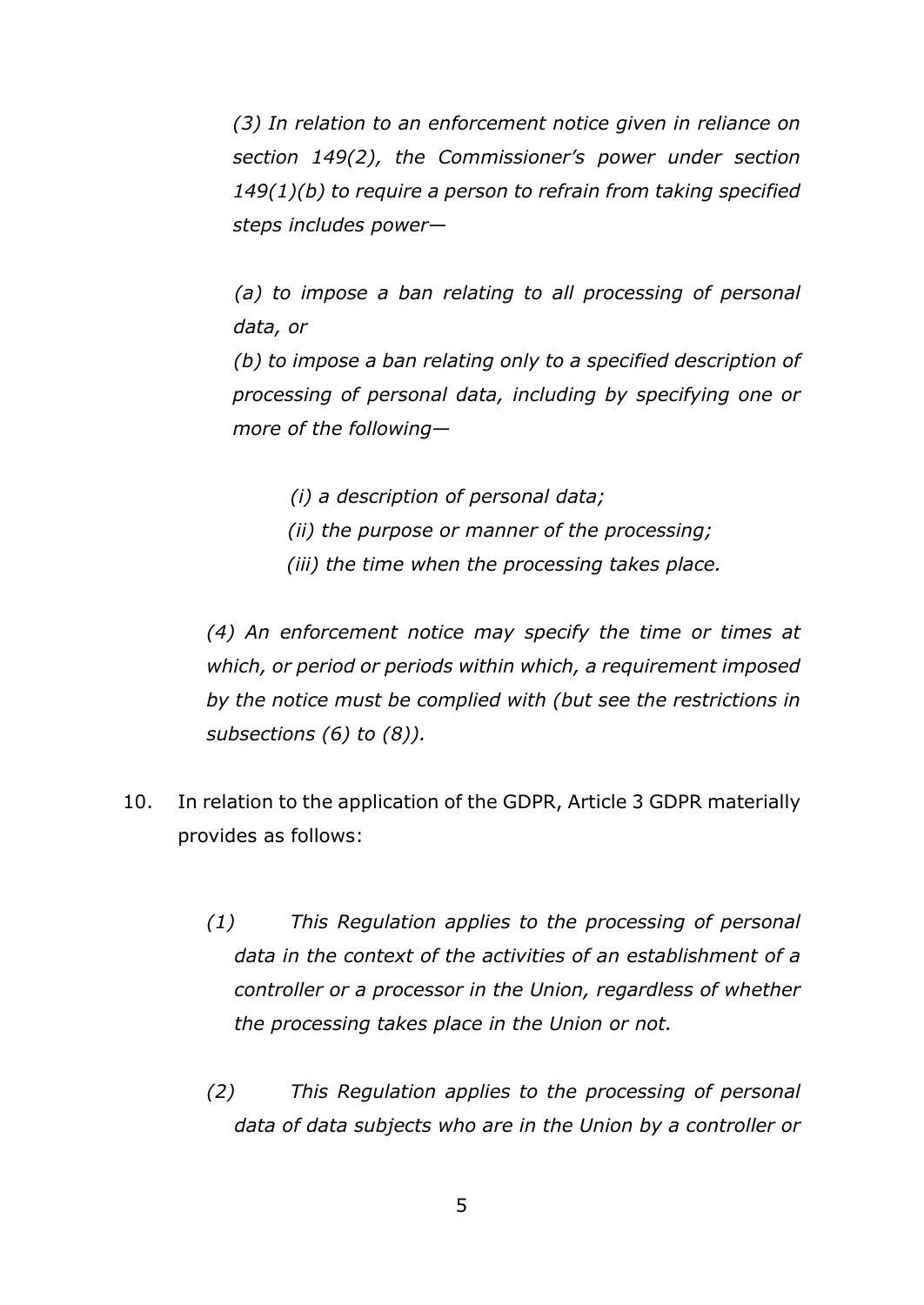*processor not established in the Union, where the processing activities are related to:*

- *(a) the offering of goods or services, irrespective of whether a payment of the data subject is required, to such data subjects in the Union; or*
- *(b) the monitoring of their behaviour as far as their behaviour takes place within the Union.*
- 11. In relation to the application of the UK GDPR, Article 3 UK GDPR materially provides as follows:
	- *(1) This Regulation applies to the processing of personal data in the context of the activities of an establishment of a controller or a processor in the United Kingdom, regardless of whether the processing takes place in the United Kingdom or not.*
	- *(2) This Regulation applies to the relevant processing of personal data of data subjects who are in the United Kingdom by a controller or processor not established in the United Kingdom where the processing activities are related to:*
		- *(a) the offering of goods or services, irrespective of whether a payment of the data subject is required, to such data subjects in the United Kingdom; or*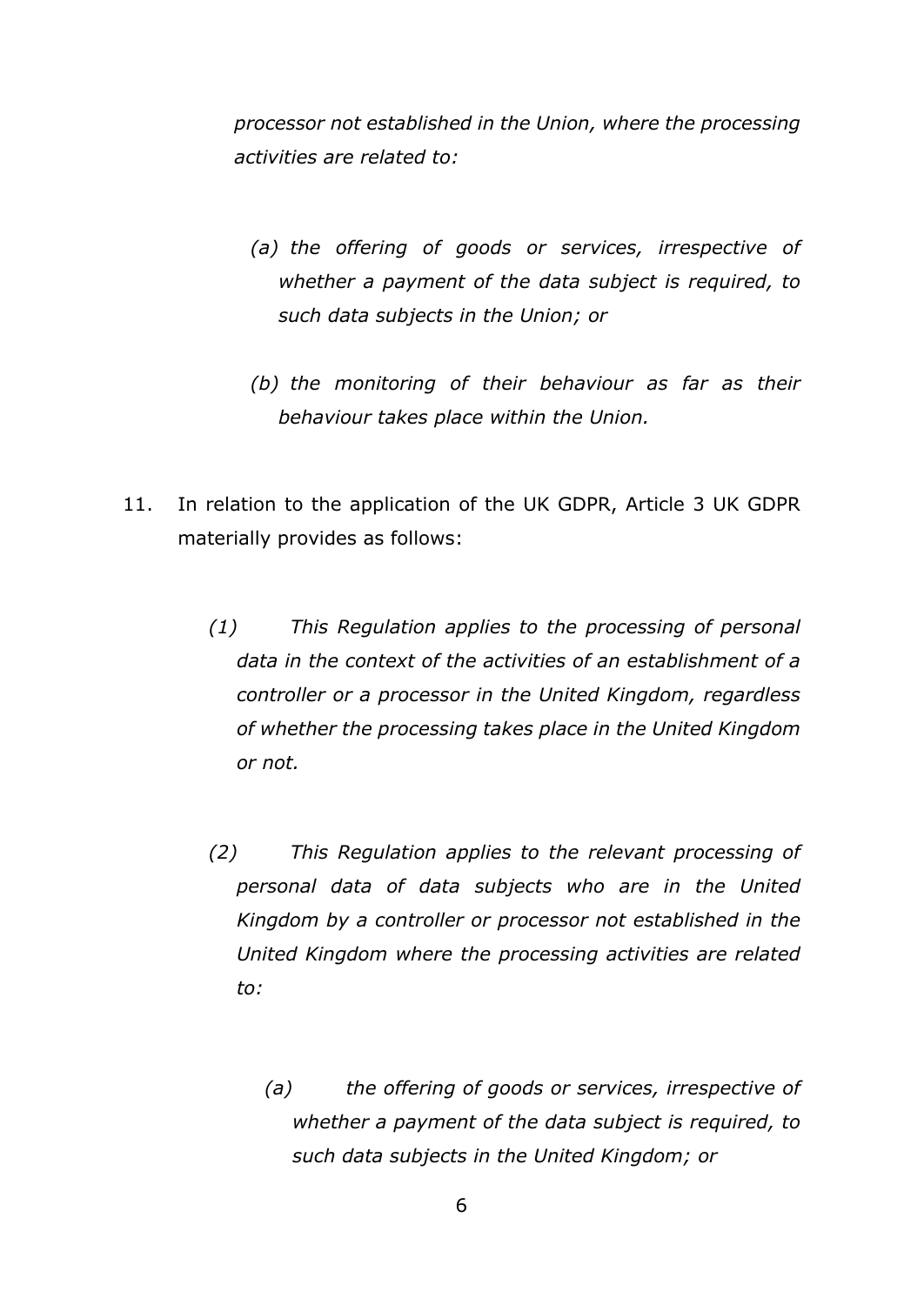*(b) the monitoring of their behaviour as far as their behaviour takes place within the United Kingdom.*

12. When construing Article 3(2)(b) GDPR and Article 3(2)(b) UK GDPR, recital 24 to the GDPR is relevant. This reads as follows:

*The processing of personal data of data subjects who are in the Union by a controller or processor not established in the Union should also be subject to this Regulation when it is related to the monitoring of the behaviour of such data subjects in so far as their behaviour takes place within the Union. In order to determine whether a processing activity can be considered to monitor the behaviour of data subjects, it should be ascertained whether natural persons are tracked on the internet including potential subsequent use of personal data processing techniques which consist of profiling a natural person, particularly in order to take decisions concerning her or him or for analysing or predicting her or his personal preferences, behaviours and attitudes.*

- 13. The data protection principles are now set out in Article 5(1) UK GDPR. By Article 5(2), the controller shall be responsible for, and to be able to demonstrate compliance with, paragraph 5(1).
- 14. Paragraph 5(1) UK GDPR includes the following requirements:
	- (1) By paragraph  $5(1)(a)$ , that personal data are to be processed lawfully, fairly and in a transparent manner in relation to the data subject ("lawfulness, fairness and transparency");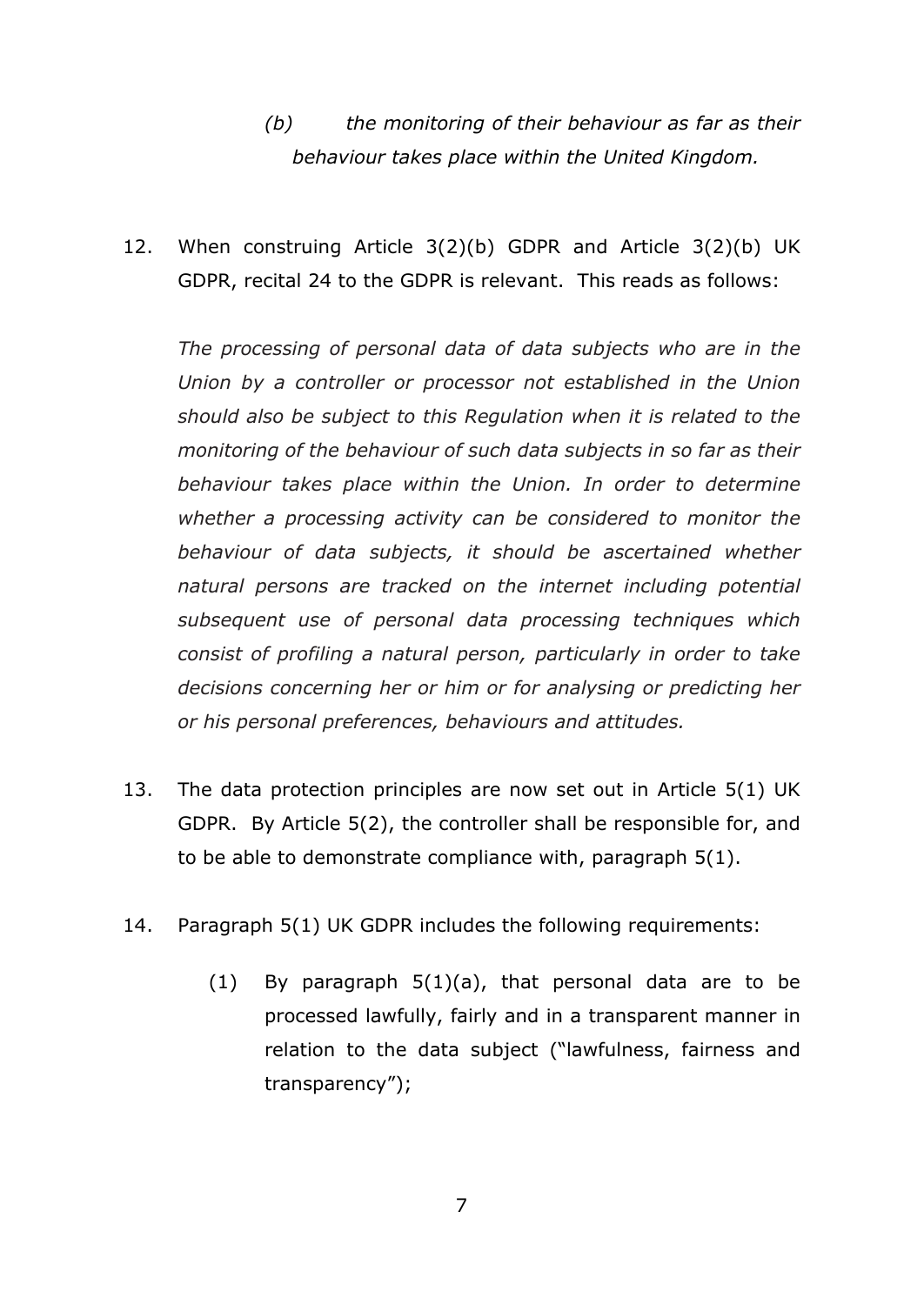- (2) By paragraph  $5(1)(e)$ , that personal data are to be kept in a form which permits identification of data subjects for no longer than is necessary for the purposes for which the personal data are processed ("storage limitation").
- 15. Article 6 UK GDPR provides that processing of personal data shall be lawful only if and to the extent that one of the provisions in Article 6(1) applies.
- 16. Article 9(1) UK GDPR provides that processing of special category personal data (as defined in Article 9(1)) shall be prohibited. Article 9(2) disapplies Article 9(1) where one of the provisions in Article 9(1)(a)-(j) applies.
- 17. Chapter III of the UK GDPR makes provision for the rights afforded to data subjects. These include, by Articles 13 and 14, the right to receive from the controller certain information about the processing of their personal data. In the present case, Article 14 would be relevant, as it sets out the information to be provided where (as here) the controller has obtained personal data other than from the data subject.
- 18. Articles 15, 16, 17, 21 and 22 UK GDPR set out the rights of the data subject in relation to the following (respectively): right of access to personal data; rectification of personal data; erasure of personal data; objection to the processing of personal data; and automated processing.
- 19. Article 35 UK GDPR requires a controller to carry out a Data Protection Impact Assessment (DPIA) in specified circumstances.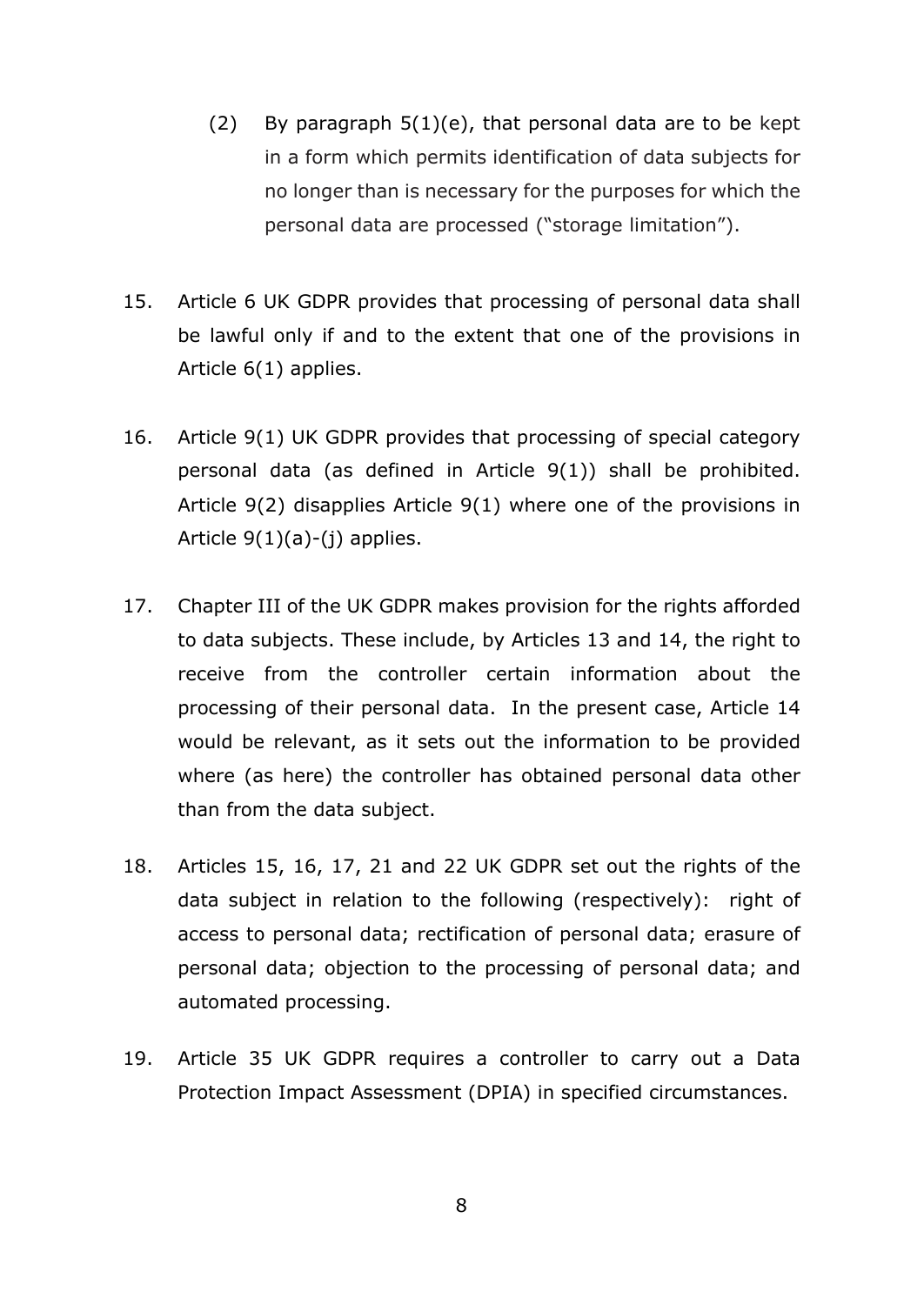20. In relation to the provisions of the UK GDPR referred to at paragraphs 13-19 above, there is no material difference between the GDPR and the UK GDPR.

## **Factual findings in relation to the service provided by Clearview**

- 21. Clearview operates an algorithmic image search engine. It provides a service whereby a customer can seek to match an image that is of interest to the customer (a "Probe Image") against a database of images, metadata and URLs held by Clearview (the "Clearview Database").
- 22. The service provided by Clearview operates in the following way. The customer provides Clearview with a Probe Image. Clearview compares the Probe Image with the Clearview Database and provides its customer with an indexed list of images from the Clearview Database that have similar characteristics with the Probe Image: this list consists of a set of thumbnail search results, with a link in each case to the URL where the image appears online. So that it can compare the Probe Image with the images in the Clearview Database, Clearview derives a set of facial vectors from the Probe Image ("the Probe Vectors"); when a search of the Clearview Database is carried out, the Probe Vectors are compared against facial vectors drawn from the images in the Clearview Database ("the Database Vectors").
- 23. The customer's purpose in using the Clearview service is to be able to identify the individual who appears in the Probe Image, and/or to find out more about that individual. For instance, the Probe Image may be of a suspect in a criminal investigation, or may show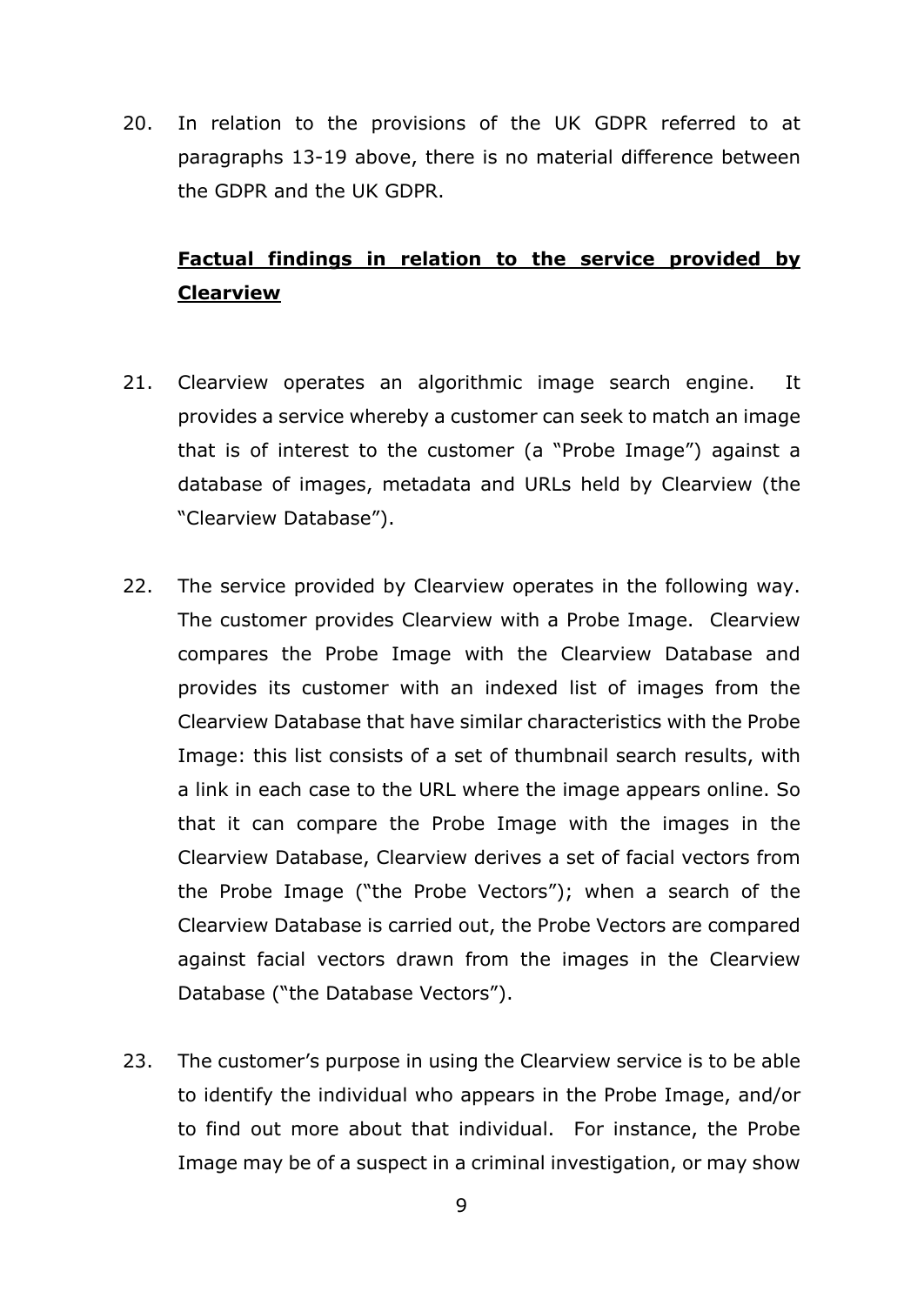an individual taking part in what appears to be criminal activity. Clearview does not provide its customer with any opinions as to the identity, or attributes, of the individual shown in the Probe Image. Rather, Clearview provides a set of search results showing images from the Clearview Database that have similar characteristics to the Probe Image (as determined by comparing the Probe Vectors and the Database Vectors). Once the search results have been provided, it is for the customer to examine the URLs for those images. By doing so, the customer may discover information as to matters such as the identity, attributes, location, movements and behaviour of the individuals whose images are included in the Probe Image and/or in the search results.

- 24. The Commissioner understands that the images, metadata and URLs in the Clearview Database have been obtained (or "scraped") from the public-facing internet worldwide (including from social media websites).
- 25. Further, the Commissioner understands that Clearview takes no steps to exclude images of UK residents, or images showing their behaviour in the UK, from the Clearview Database.
- 26. Clearview's web page currently indicates that the Clearview Database holds over 10 billion images (having previously given a figure of 3 billion images). Recent media coverage has indicated that the database now holds some 20 billion images<sup>1</sup>. It is apparent from this material that the number of images on the Clearview Database has been increasing, and continues to

<span id="page-9-0"></span><sup>&</sup>lt;sup>1</sup> See the recent interview with Clearview's co-founder featured on the BBC news website on 20 April 2022:<https://www.bbc.co.uk/news/av/world-us-canada-61123510>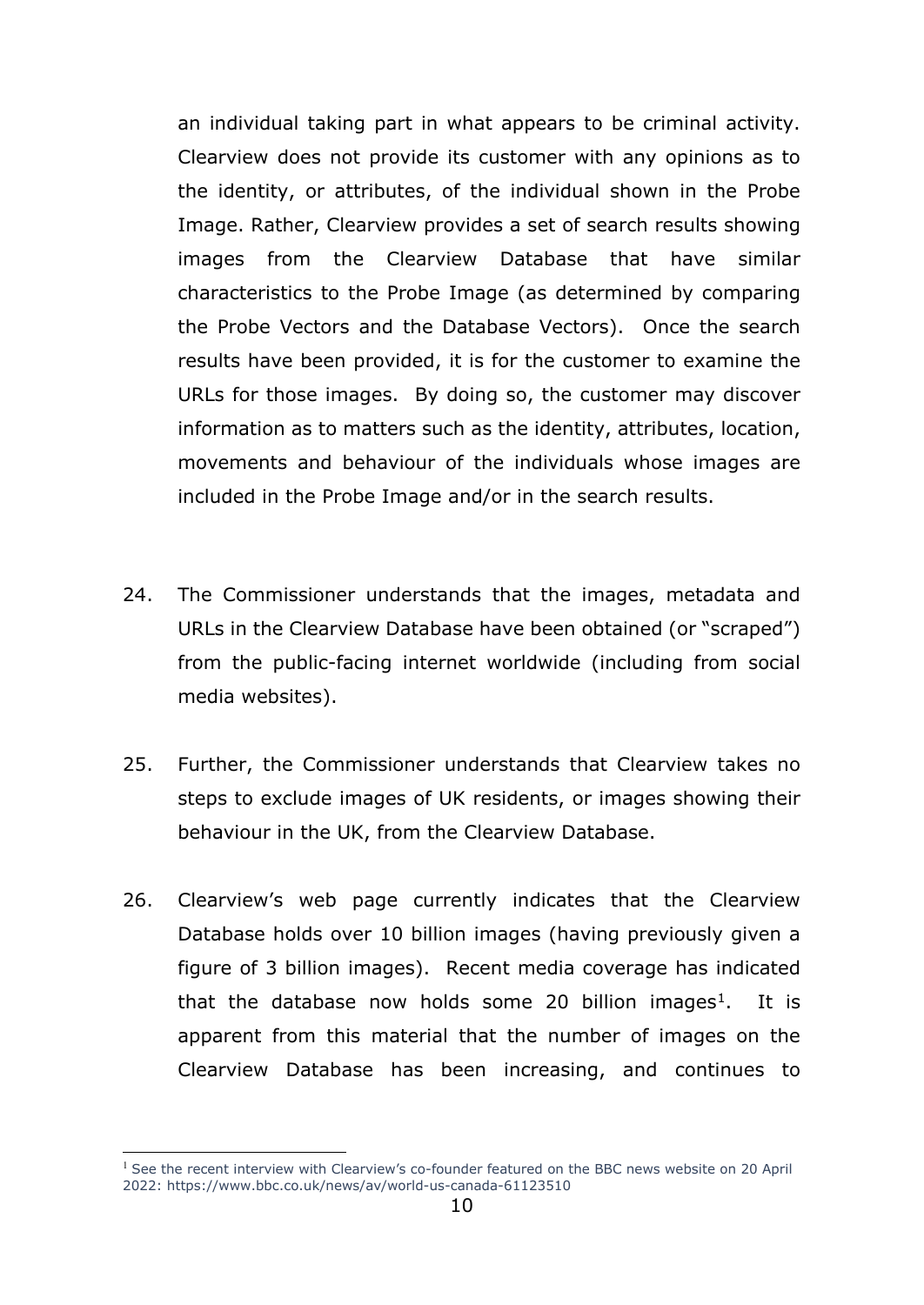increase. There is nothing in the Representations to suggest otherwise.

- 27. Clearview has not informed the Commissioner as to the number of images of UK residents that it holds. In an enquiry response to the Commissioner dated 21 July 2020 Clearview expressly stated that it was unable to provide the Commissioner with this information.
- 28. The Clearview service has previously been used on a trial basis by customers established in the UK (the Commissioner refers to this as "the UK Test Phase"). The Commissioner understands that at least 5 UK law enforcement organisations used the service during the UK Test Phase, and that some of them returned matches for individuals of interest to them. The Commissioner also understands that a total of about 721 searches using Probe Images were carried out by 5 different UK law enforcement agencies during the UK Test Phase. Some of these were duplicate searches (i.e. more than one search was carried out in respect of the same individual), but the total number of searches carried out gives some indication as to the number of UK individuals included in the searches.
- 29. The fact that the UK Test Phase was carried out at all, in itself indicates that the images of a very substantial number of UK residents must have been included on the Clearview Database at that time; otherwise, there would have been no point in Clearview carrying out the UK Test Phase, since there would have been little prospect that Probe Images submitted by UK law enforcement agencies would have matched any of the images on the Clearview Database. Further, in a number of cases the Clearview Database returned matches for Probe Images submitted during the UK Test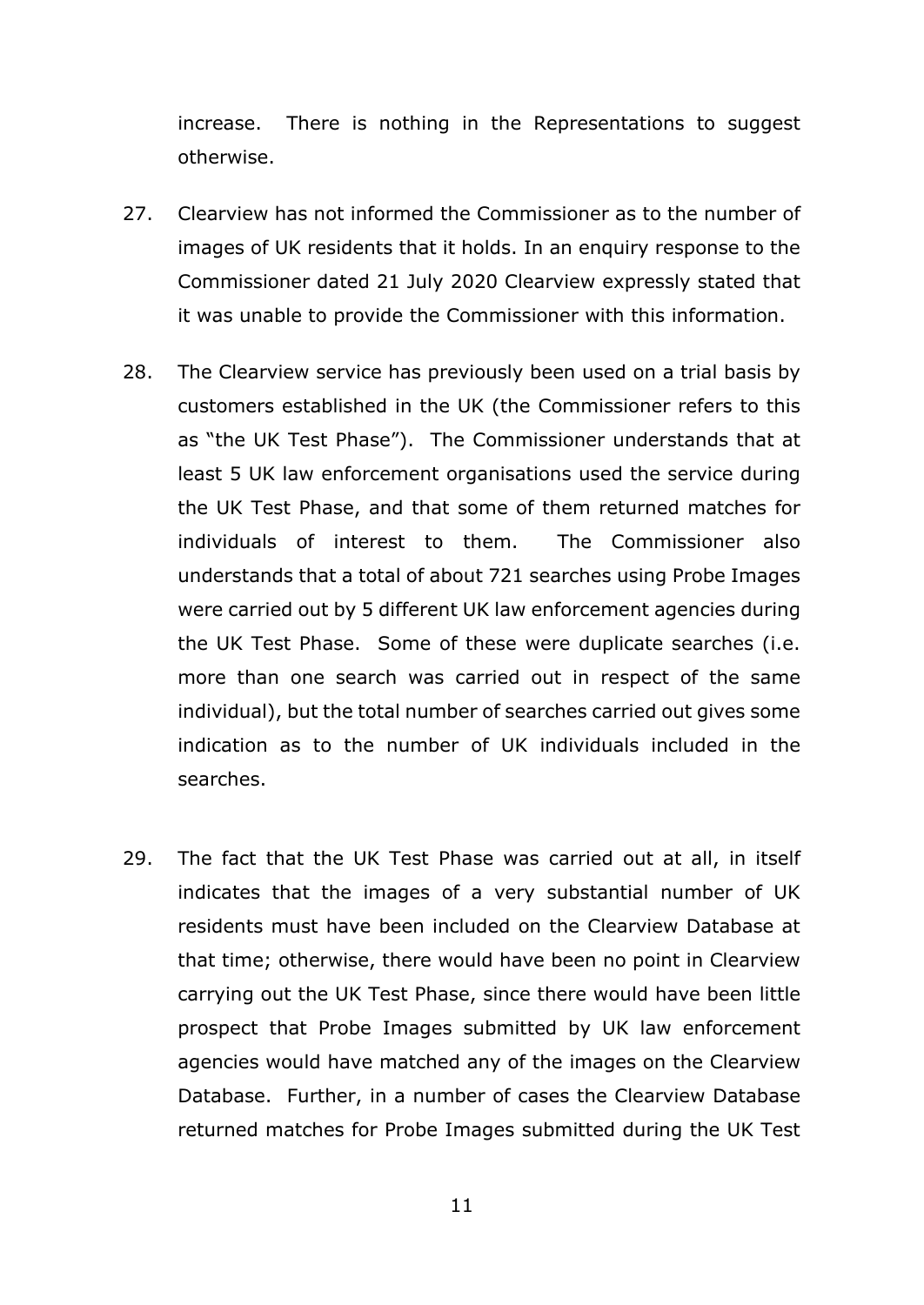Phase; this likewise indicates that the images of a very substantial number of UK residents were at that time held on the UK database.

- 30. The UK Test Phase was completed before the end of the transition period associated with the withdrawal of the United Kingdom from the European Union. The Commissioner is satisfied on a balance of probabilities that Clearview is not currently offering services to customers established in the UK (whether in the law enforcement sector or otherwise). There is however no indication whatsoever that Clearview has taken any steps since the end of the UK Test Phase to reduce the number of images of UK residents that are held on the Clearview Database. There is no suggestion whatsoever in the Representations that Clearview has taken any such steps. On the contrary, it is apparent – from the figures referred to at paragraph 26 above – that the number of images held on the Clearview Database has continued to increase.
- 31. Even leaving aside the matters set out above in relation to UK Test Phase it is in any event inevitable that images of a very substantial number of UK residents (including images of their behaviour in the UK) will be included on the Clearview Database, given that: (a) the Clearview Database now includes 10 billion images, or more; (b) no steps are taken to exclude images of UK residents (or images of their behaviour in the UK) from the Clearview Database; and (c) there is extensive internet and social media usage within the UK. By way of illustration of point (c):
	- The Office for National Statistics (ONS) estimates that in early 2020 96% of households in Great Britain had internet access; and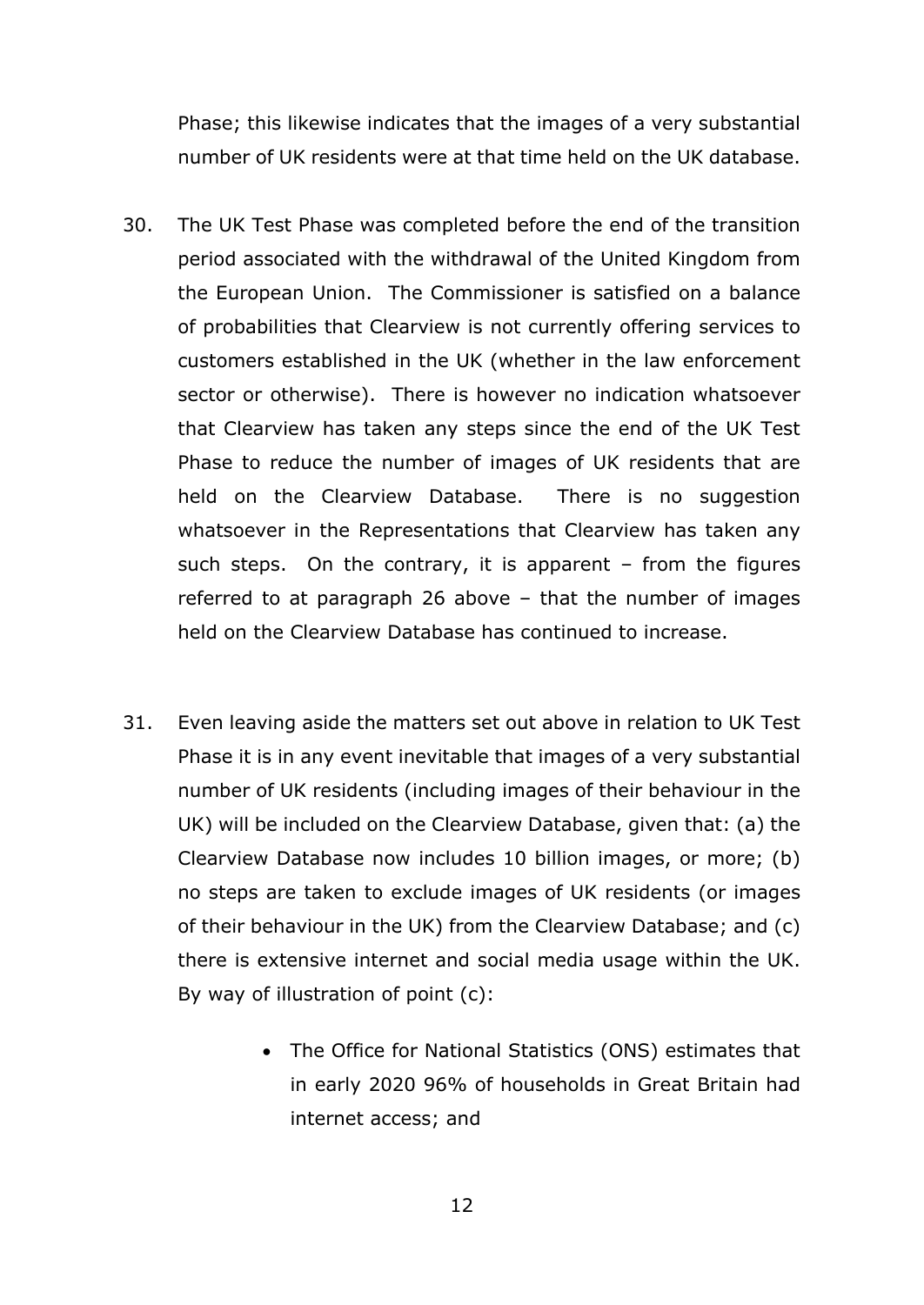- In its "Online Nation" report of 2020, OFCOM estimated that social media and messaging sites reached 98% of the UK adult digital population and that on average individuals aged 18 or over spent 49 minutes per person per day on social media sites.
- 32. Clearview continues to offer and provide its services to customers not established in the UK. It follows that Clearview: (a) continues to compare Probe Images of UK residents against the Clearview Database, when such Probe Images are submitted by its customers; and (b) continues to compare images of UK residents held in the Clearview Database, with Probe Images submitted by its customers. The operation of the Clearview service therefore continues to have a significant impact on UK residents, notwithstanding that Clearview does not currently offer its services to UK customers.

# **Clearview processes the personal data of substantial numbers of UK residents, and does so as a controller**

# *Clearview processes the personal data of substantial numbers of UK residents*

33. The images, metadata and URLs that are held in the Clearview Database constitute personal data. In particular: (a) an image of an identifiable individual, held in the Clearview Database, would constitute personal data about that individual; and (b) any metadata and URLs associated with such an image would likewise constitute personal data about the individual in question. Further, the Database Vectors derived from any such images would constitute special category data within the meaning of Article 9(1)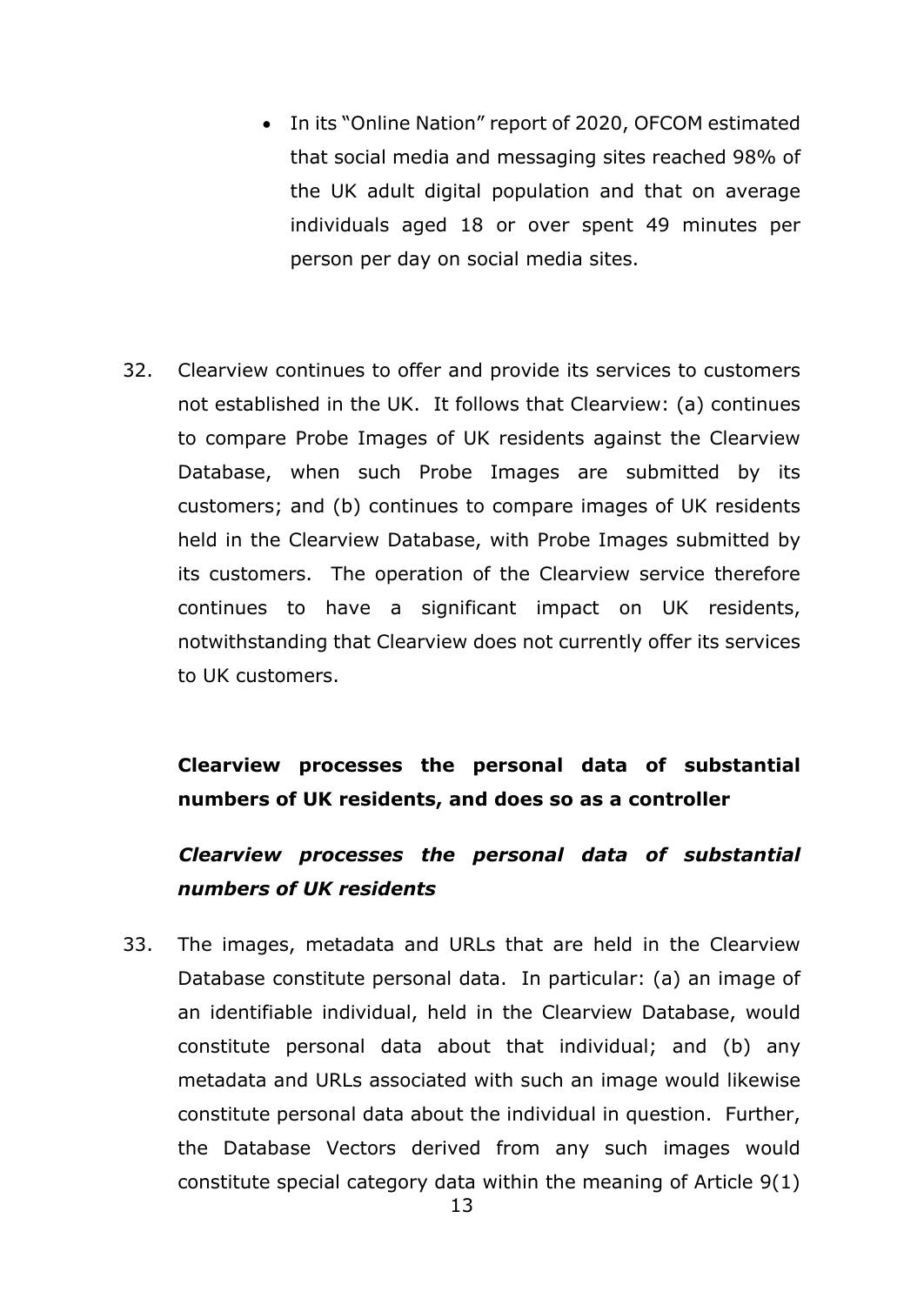GDPR and UK GDPR (since the Database Vectors would constitute biometric data falling within Article 9(1)).

- 34. By obtaining images from the public facing internet, holding them on the Clearview Database, and generating the Database Vectors from them, Clearview processes personal data (including special category data).
- 35. Likewise, a Probe Image constitutes personal data about the individual shown in that image, and the Probe Vectors derived from the Probe Image would constitute special category data (as they are biometric data falling within Article 9(1)).
- 36. When Clearview seeks to match a Probe Image against the Clearview Database, Clearview thereby processes: (a) the personal data in the Probe Image (including the special category data consisting of the Probe Vectors); and (b) personal data in the Clearview Database (including the special category data consisting of the Database Vectors), i.e. the personal data contained in or associated with any images in the Clearview Database that are compared against or matched with the Probe Image.
- 37. Given the factual findings set out at paragraphs  $21 32$  above, Clearview's processing of personal data has included and continues to include the processing of the personal data of a very substantial number of UK residents.
- 38. The processing of such personal data about UK residents will inevitably include the processing of personal data about their behaviour in the UK.
	- Images scraped from the public facing internet will include (or will in some cases be derived from) images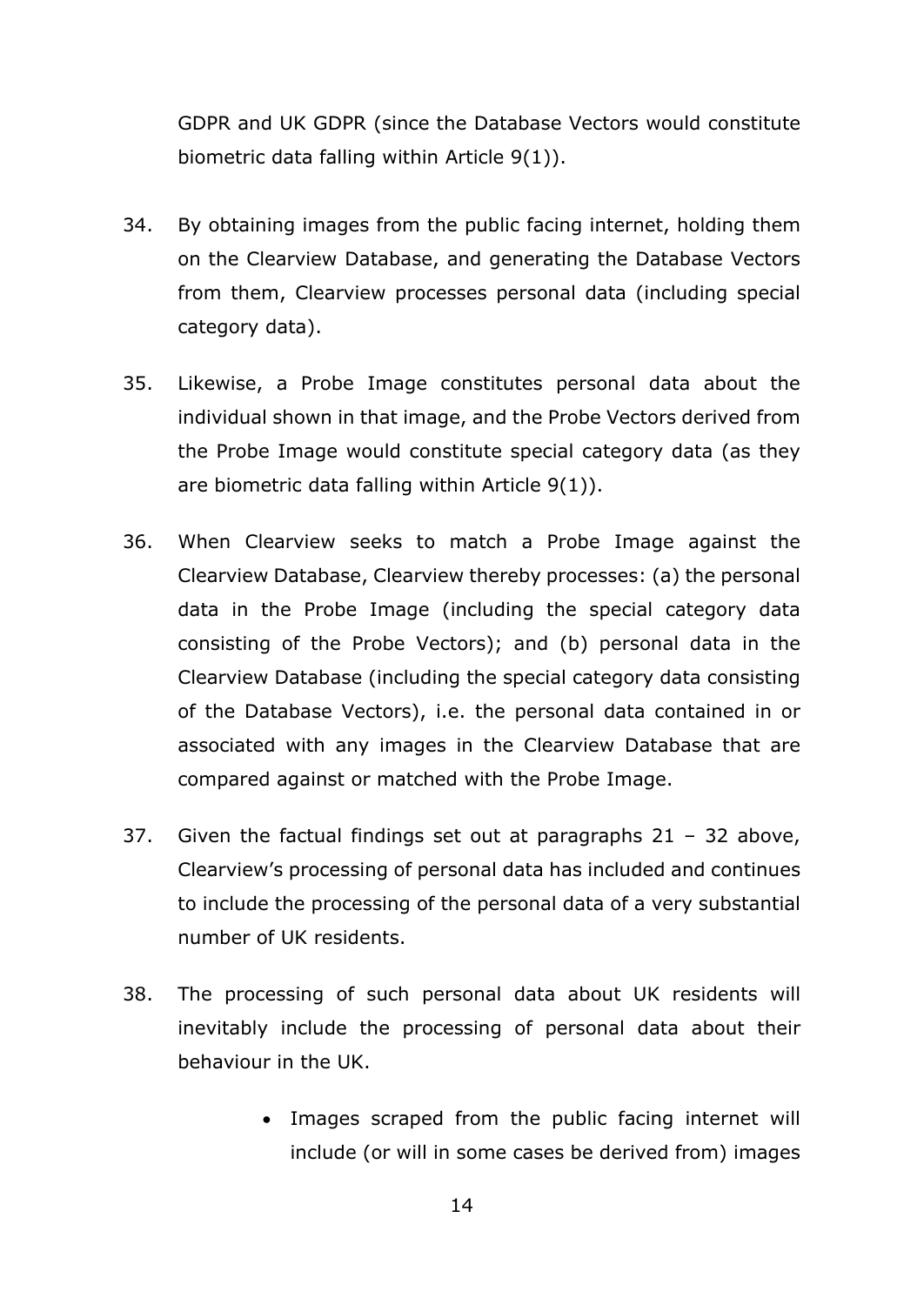showing individuals engaged in specific activities (i.e. images that are disclosive of information about the individual's behaviour). There is no suggestion whatsoever that Clearview seeks to exclude images of this nature from the Clearview Database.

- Given the nature of the service provided by Clearview, and the purposes for which that service is used by Clearview's customers, Probe Images will inevitably include (or will in some cases be derived from) images that show individuals engaged in particular activities (i.e. images that are disclosive of information about the individual's behaviour).
- Images that are disclosive of information about a UK resident's behaviour are more likely than not to relate to their behaviour *in the UK* (since such individuals are likely to spend substantially more of their time in the UK than overseas).

#### *Clearview processes personal data as a controller*

39. The Commissioner considers that the processing of personal data by Clearview (as set out above) can be divided into two overarching types of processing: "Activity 1 Processing" and "Activity 2 Processing". For the reasons set out below, the Commissioner considers that Clearview is and at all material times has been: (a) sole controller in relation to Activity 1 Processing; and (b) a controller (along with its customer) in relation to Activity 2 Processing.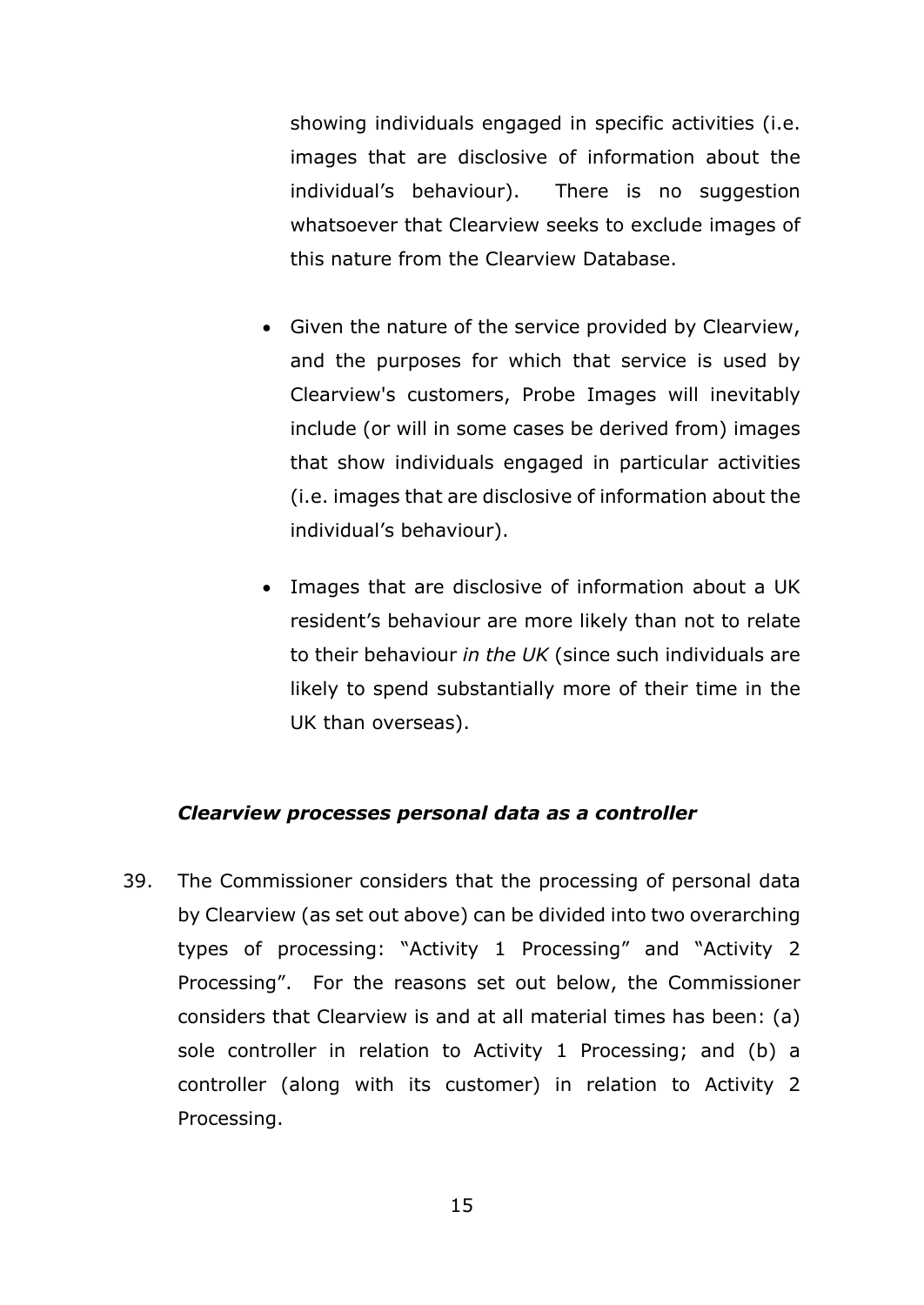- 40. Activity 1 Processing consists of Clearview's creation, development and maintenance of the Clearview Database.
- 41. As set out above, Activity 1 Processing involves the processing by Clearview of personal data consisting of the images of identifiable individuals (and metadata and URLs associated with those images) together with Database Vectors derived from those images. Clearview processes such data both by obtaining it (that is, by scraping it from the public-facing internet) and by holding it on the Clearview Database. This processing is carried out by Clearview at its own instigation, in order to be able to offer a service to its customers. The Commissioner understands that Clearview's customers are not involved in any way in the scraping of data by Clearview or in the construction of the Clearview Database. For instance, Clearview's customers do not give it instructions, or express preferences, as to the types of images that should be represented in the Clearview Database. The techniques and technology that are used in order to create the Clearview Database are entirely for Clearview to determine.
- 42. It follows from the above that Clearview is *sole data controller* in relation to Activity 1 Processing.
- 43. Activity 2 Processing consists of Clearview's processing of Probe Images submitted to Clearview by its customers, and the provision by Clearview to its customers of search results in relation to those Probe Images. This processing takes place when Clearview receives a Probe Image from a customer, and compares it with the Clearview Database (by comparing the Probe Vectors derived from the Probe Image with the Database Vectors derived from the Database Images) in order to generate a list of results for the customer.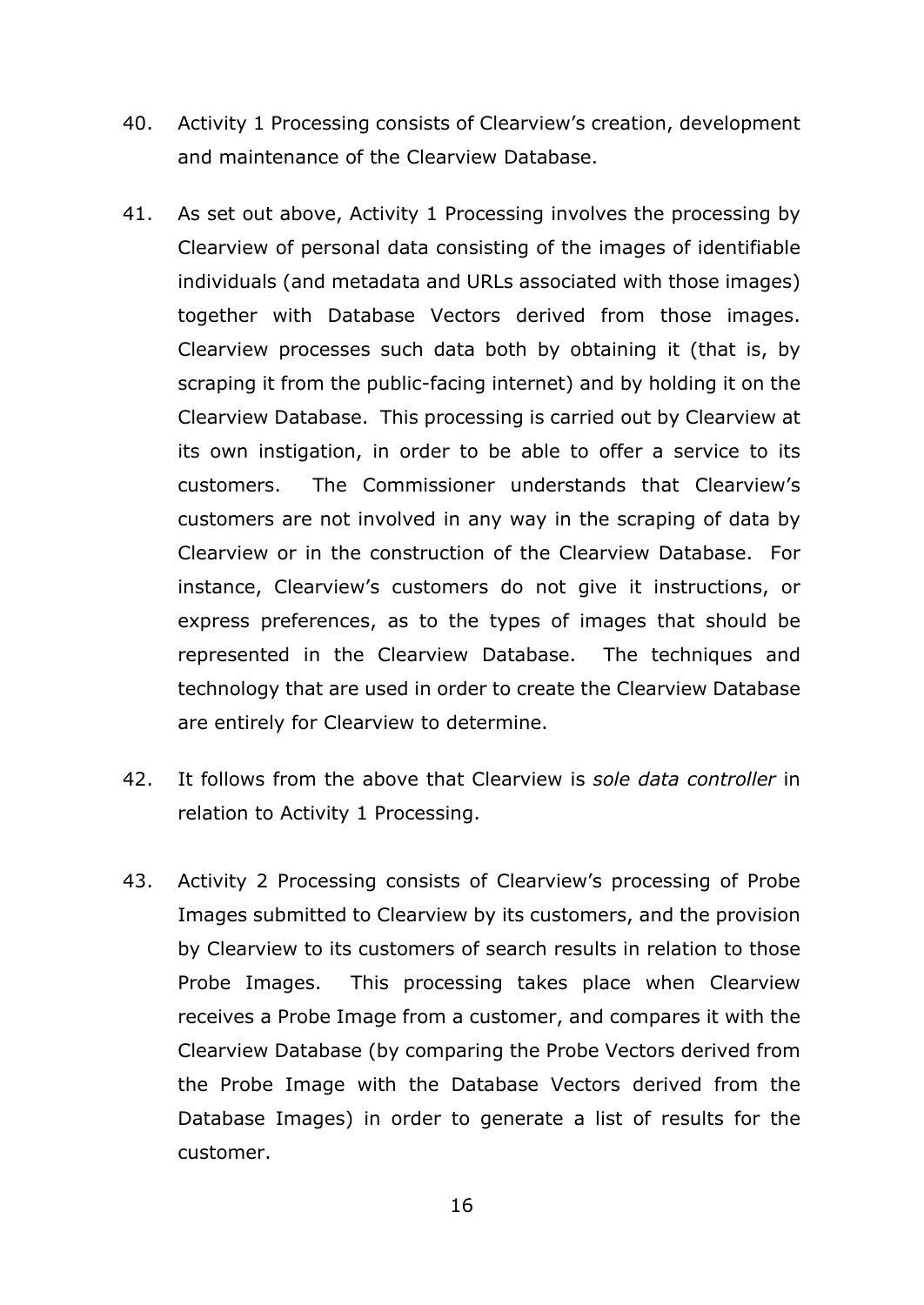- 44. In more detail, Clearview's Activity 2 processing consists of:
	- The matching of the Probe Image against the Clearview Database. This constitutes processing of: (i) the personal data contained in the Probe Image; and (ii) the personal data of *all* of those whose images are contained in the Clearview Database ( since all of those individuals are being considered as potential matches for the Probe Image); and (iii) in particular, the personal data of any individuals whose images are identified as potential matches for the Probe Image.
	- The provision of search results to the customer. This constitutes processing of: (i) the personal data contained in the Probe Image; and (ii) the personal data contained in or associated with any images that are identified as potential matches for the Probe Image and that are therefore included in the search results provided to the customer.
- 45. In relation to its Activity 2 Processing, Clearview is in each case a controller (as is the customer that submitted the Probe Image in question). This is for the following reasons.
	- The Clearview service is not made generally available, but is only offered to specific types of customer (such as law enforcement organisations). The service will be made available only where the purposes for which the customer wishes to submit Probe Images, are consistent with the purposes for which Clearview is willing to make its service available. It follows that the customer and Clearview are each involved in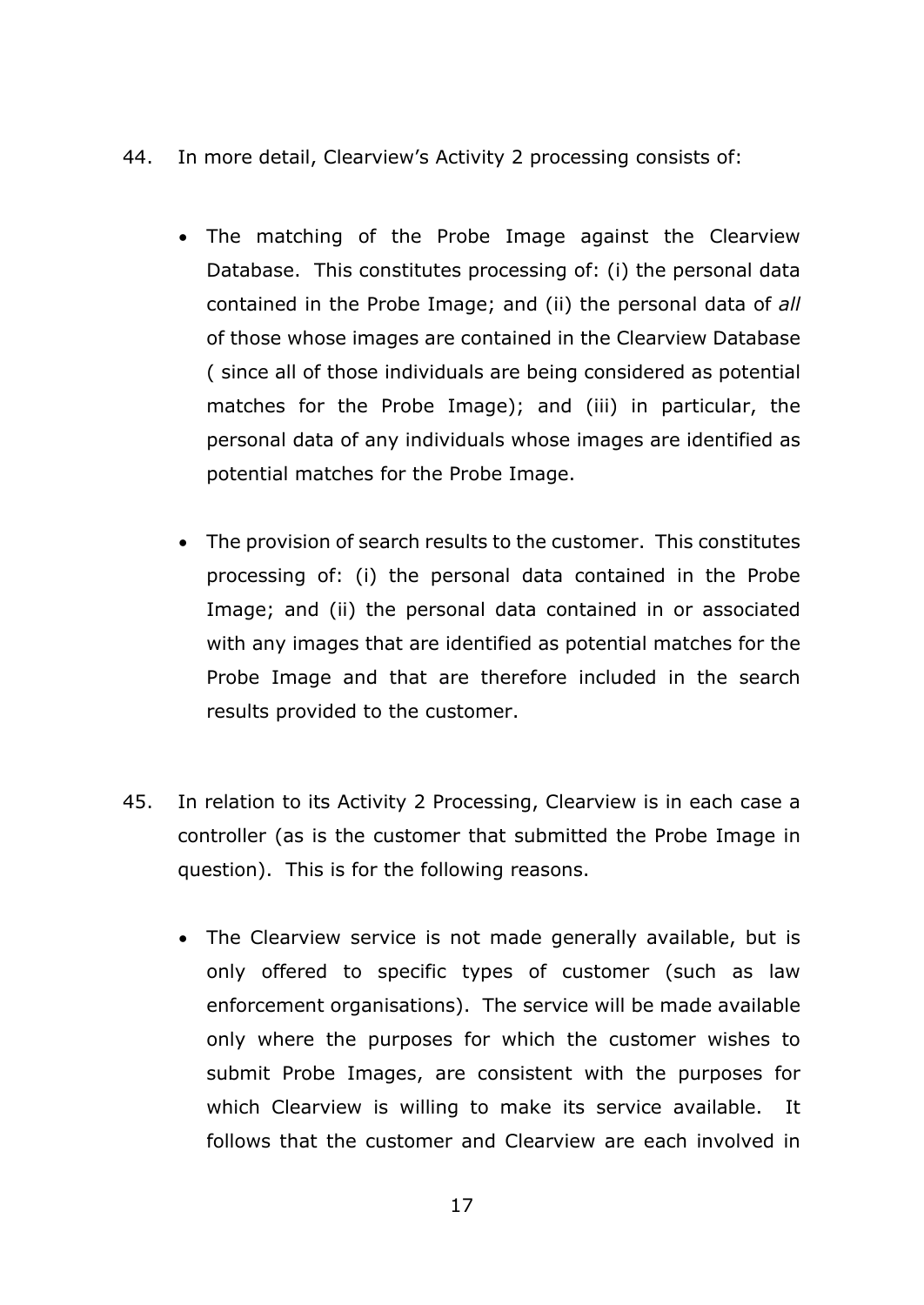determining the purposes for which personal data is processed in the context of Activity 2.

• Likewise, the customer and Clearview are each involved in determining the means of processing: the service offered by Clearview is designed and created by Clearview, but it is the customer that chooses to use that service.

It follows from the above that Clearview is a controller (along with its customer) in respect of Activity 2 Processing.

# **Clearview's processing of the personal data of UK residents comes within the scope of the GDPR and UK GDPR**

- 46. The Commissioner has considered carefully whether the Clearview's processing of personal data comes within the scope of the GDPR and UK GDPR, and hence whether it comes within the jurisdiction of the Commissioner.
- 47. In this respect, the Commissioner has had regard to the extensive submissions in the Representations to the effect that the Commissioner lacks jurisdiction over Clearview's processing: see paragraph 8 of the Representations (summarising Clearview's case in this regard), and paragraphs 47-91 of the Representations (setting out the case in detail). The Commissioner does not accept that he lacks jurisdiction.
- 48. The Commissioner considers that Clearview' s processing (that is, both its Activity 1 and Activity 2 processing) comes within Article 3(2)(b) GDPR and UK GDPR, as follows.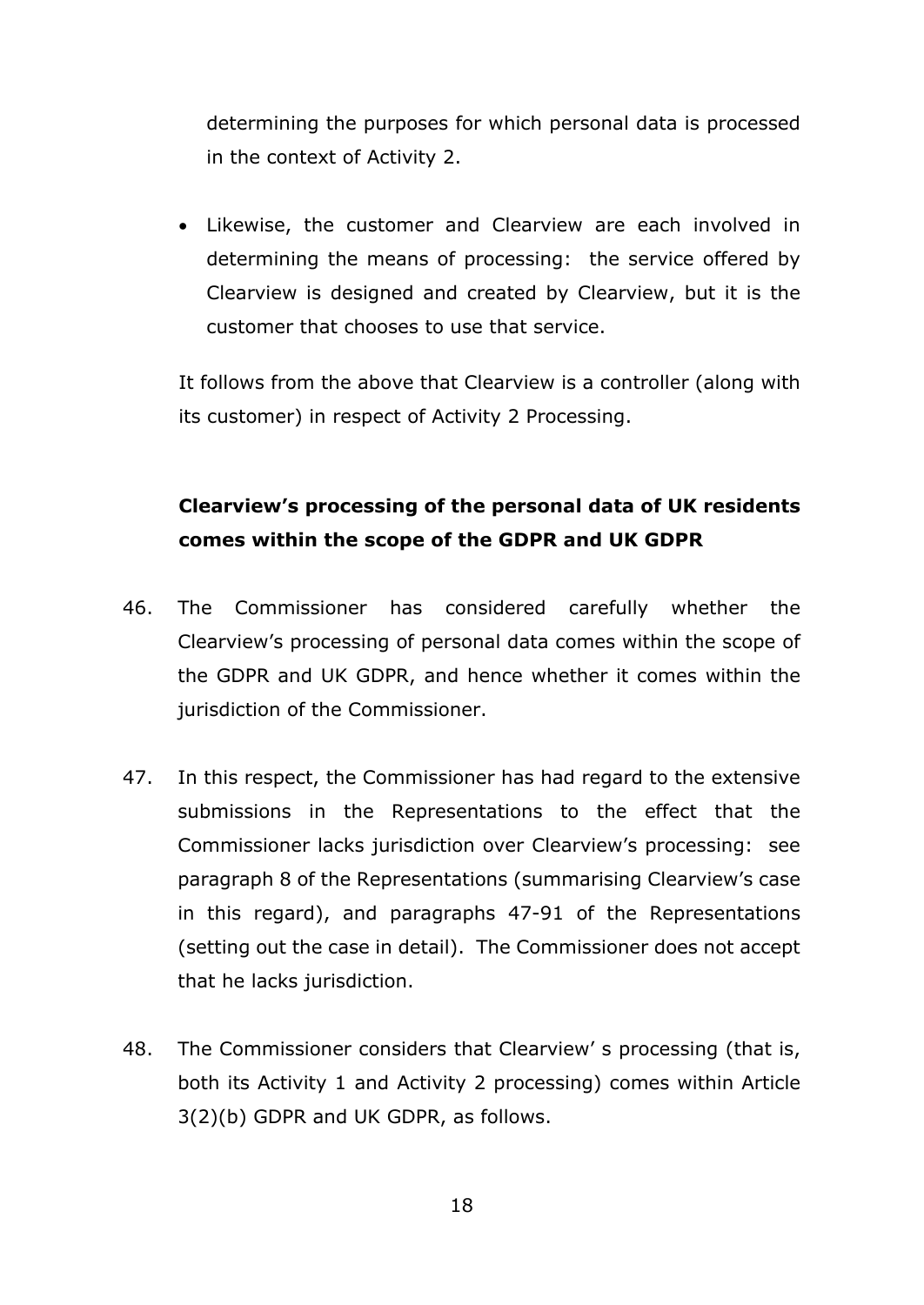- (1) Both Activity 1 and Activity 2 processing by Clearview of the personal data of data subjects resident in the UK, taking place prior to the end of the Brexit implementation period, came within Article 3(2)(b) GDPR.
- (2) Both Activity 1 and Activity 2 processing by Clearview of the personal data of data subjects resident in the UK, taking place after the end of the Brexit implementation period, came within (and continue to come within) Article 3(2)(b) UK GDPR.
- 49. *First*, Clearview's Activity 1 Processing of the personal data of data subjects resident in the UK, and taking place prior to the end of the Brexit implementation period, came within Article 3(2)(b) GDPR, since that processing related to the monitoring of the behaviour of UK data subjects taking place within the UK. This is for the following reasons.
	- (1) As explained above, the purpose of Clearview's Activity 1 Processing is to enable Clearview to provide a service to its customers, by enabling those customers to match Probe Images with the images on the Clearview Database.
	- (2) By seeking to match Probe Images in this way, customers are "monitoring" the behaviour of those who appear in the Probe Images. They are seeking to identify and/or to find out more about the individuals who appear in the Probe Images. Those individuals are likely to be of interest to law enforcement because of their behaviour or suspected behaviour; i.e they may be criminal suspects, and/or the Probe Image itself may show them as engaged in apparent criminal activity.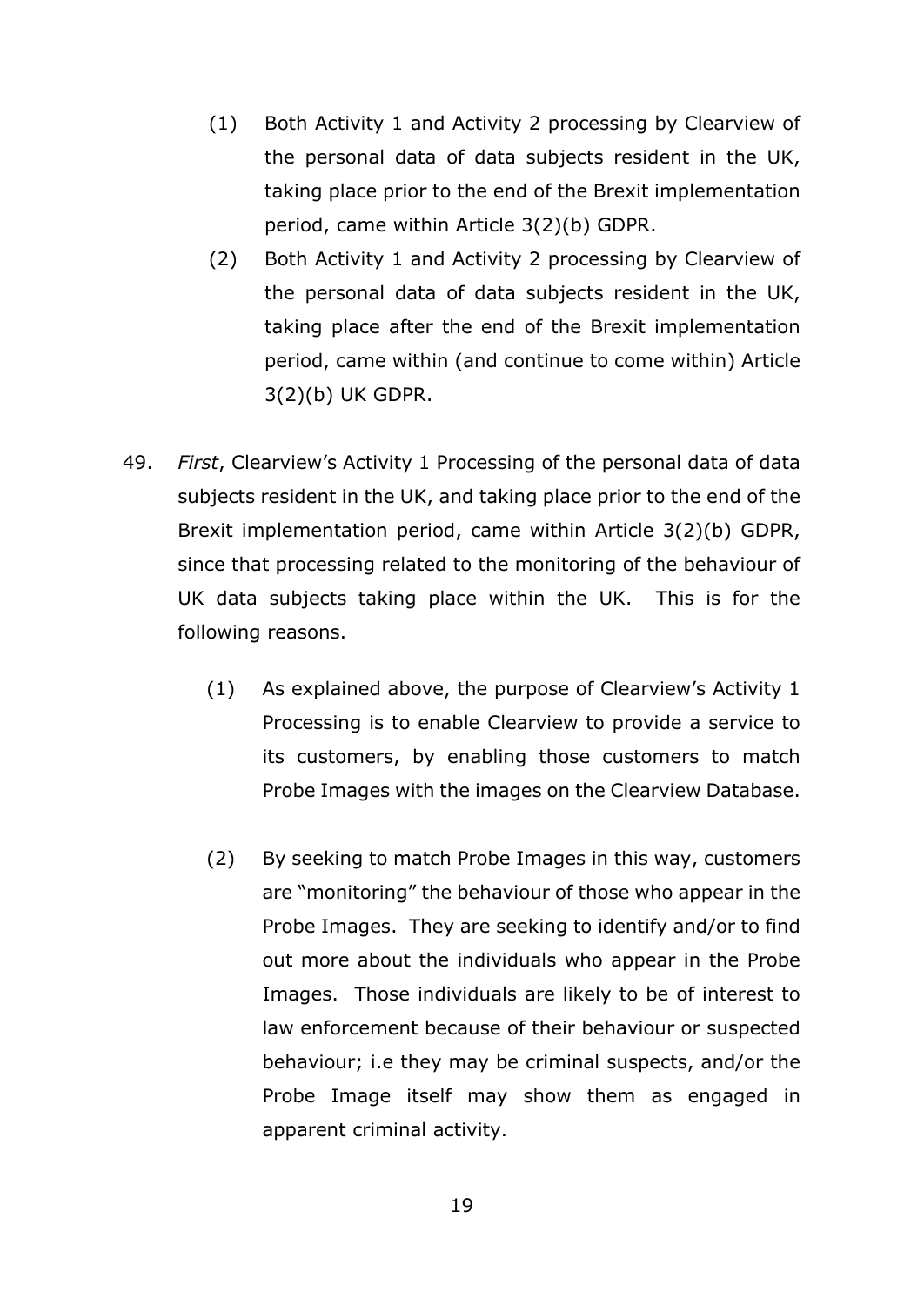- (3) Customers are likewise monitoring the behaviour of the individuals whose images appear on the Clearview Database, where those individuals are identified as a potential match for the Probe Image. By considering the search results from the Clearview Database, and/or by considering those search results in conjunction with the Probe Image, customers may be able to ascertain information about a particular individual's behaviour, not only at a particular point of time, but extending over a period of time. Obtaining or seeking to obtain information of this nature would constitute monitoring.
- (4) By reason of the factual findings set out at paragraphs 21- 32 above, it is inevitable that a substantial number of those whose behaviour is monitored in this way by Clearview's customers will be data subjects resident in the UK.
- (5) Just as Clearview takes no steps to exclude data subjects *resident* in the UK from the Clearview Database, so likewise it takes no steps to exclude images of the *behaviour* of such data subjects in the UK from the Clearview Database. Hence it is inevitable, not merely that Clearview's customers will monitor the behaviour of a substantial number of UK data subjects, but that they will monitor the behaviour *in the UK* of a substantial number of such data subjects. The Commissioner relies in this regard on the matters set out at paragraphs 21-32 above.
- (6) Clearview's Activity 1 Processing is *related to* the monitoring that is carried out by Clearview's customers as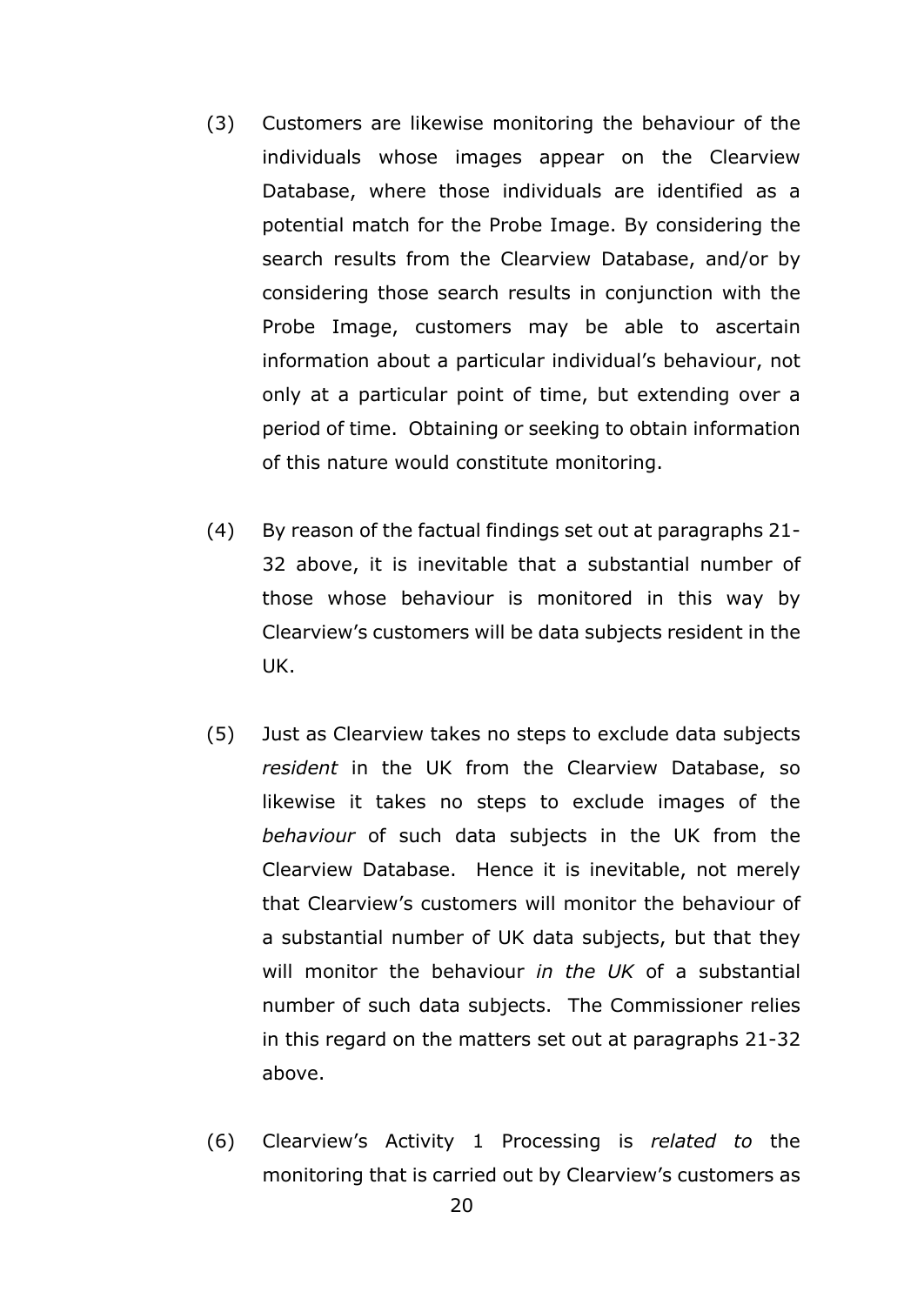described above. Such monitoring by Clearview's customers could not take place without Clearview's Activity 1 Processing. Indeed, the very purpose of Clearview's Activity 1 Processing is to enable Clearview to provide its image matching service to its customers, thereby enabling the monitoring carried out by Clearview's customers to take place.

- 50. *Secondly*, Clearview's Activity 2 Processing of the personal data of data subjects resident in the UK, and taking place prior to the end of the Brexit implementation period, came within Article 3(2)(b) GDPR. This was the case, regardless of whether or not such processing took place in the course of providing services to a Clearview customer established in the UK.
	- (1) Clearview's Activity 2 processing consists of the matching of the Probe Image against the Clearview Database, and the provision of search results by Clearview to its customer.
	- (2) By seeking to match Probe Images against the images in the Clearview Database, Clearview's customers are monitoring the behaviour of UK residents in the UK. Paragraphs 49(2)-(5) above are repeated.
	- (3) Clearview's Activity 2 processing is *related* to the monitoring that is carried out by Clearview's customers as described above. The very purpose of Clearview's Activity 2 processing is to provide Clearview's image matching service to its customers, thereby enabling the monitoring carried out by Clearview's customers to take place.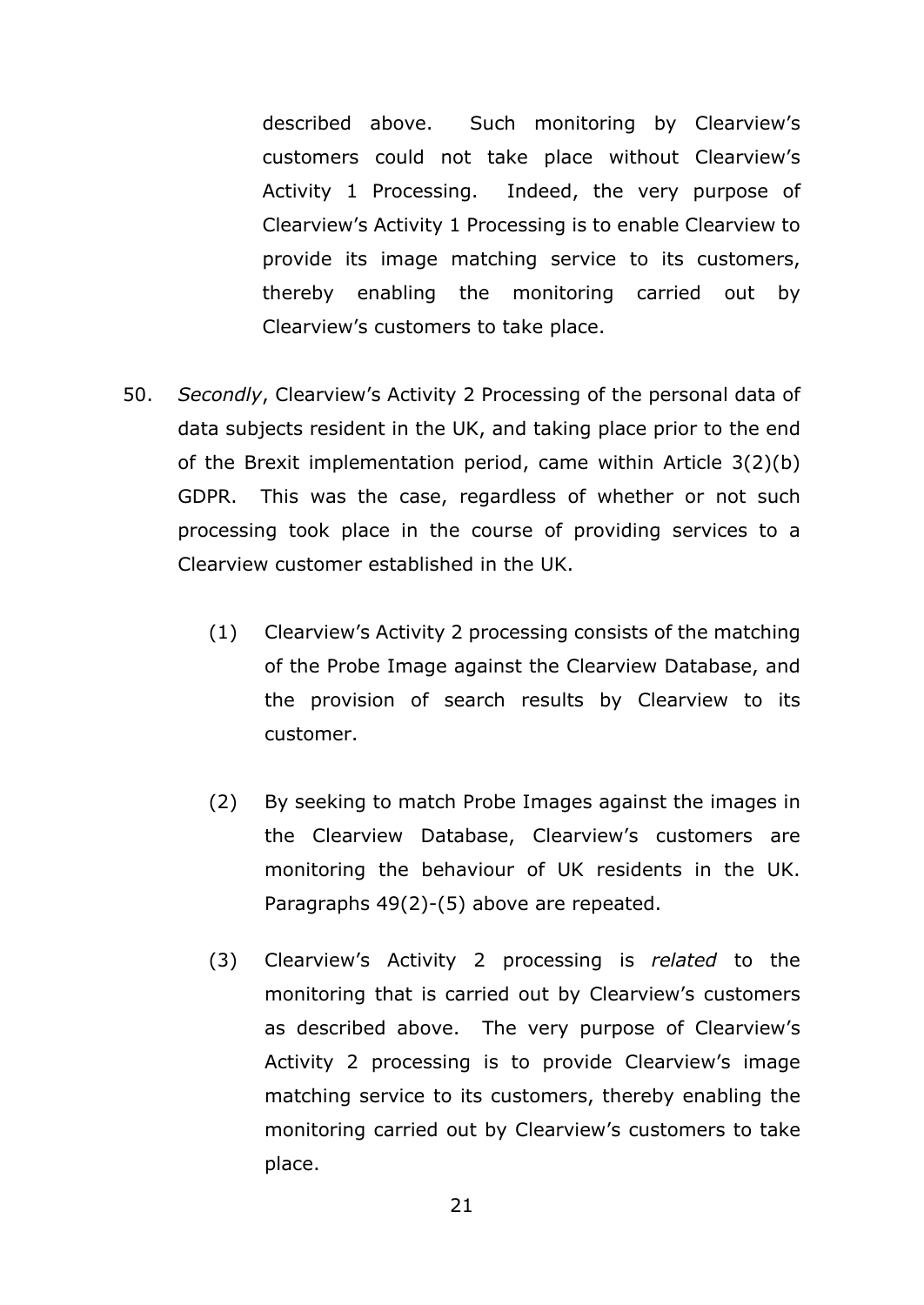- (4) Without prejudice to the generality of the points made above, Clearview's Activity 2 processing in connection with the UK Test Phase came within Article 3(2)(b) UK GDPR. It is highly likely that a significant number of Probe Images submitted by UK law enforcement agencies during the UK Test Phase would have related to UK residents, and to the behaviour of UK residents in the UK.
- 51. *Thirdly*, Activity 1 Processing of the personal data of data subjects resident in the UK, and taking place after the end of the Brexit implementation period, comes within Article 3(2)(b) UK GDPR.
- 52. The Commissioner understands that such Activity 1 Processing has continued after the end of the Brexit implementation period, and is still continuing. This is so, regardless of the fact that the UK Test Phase was completed before the end of the Brexit implementation period. Clearview continues: (a) to hold the personal data of data subjects resident in the UK on the Clearview Database; and (b) to collect the personal data of such data subjects and to add it to the Clearview Database. Such processing comes within Article 3(2)(b) UK GDPR: the same reasoning as is set out at paragraph 49 above would apply in respect of such processing.
- 53. *Fourthly*, Activity 2 Processing of the personal data of data subjects resident in the UK, and taking place after the end of the Brexit implementation period, comes within Article 3(2)(b) UK GDPR.
- 54. The Commissioner understands that such Activity 2 Processing has continued after the end of the Brexit implementation period, and is still continuing. Although Clearview has not offered its services to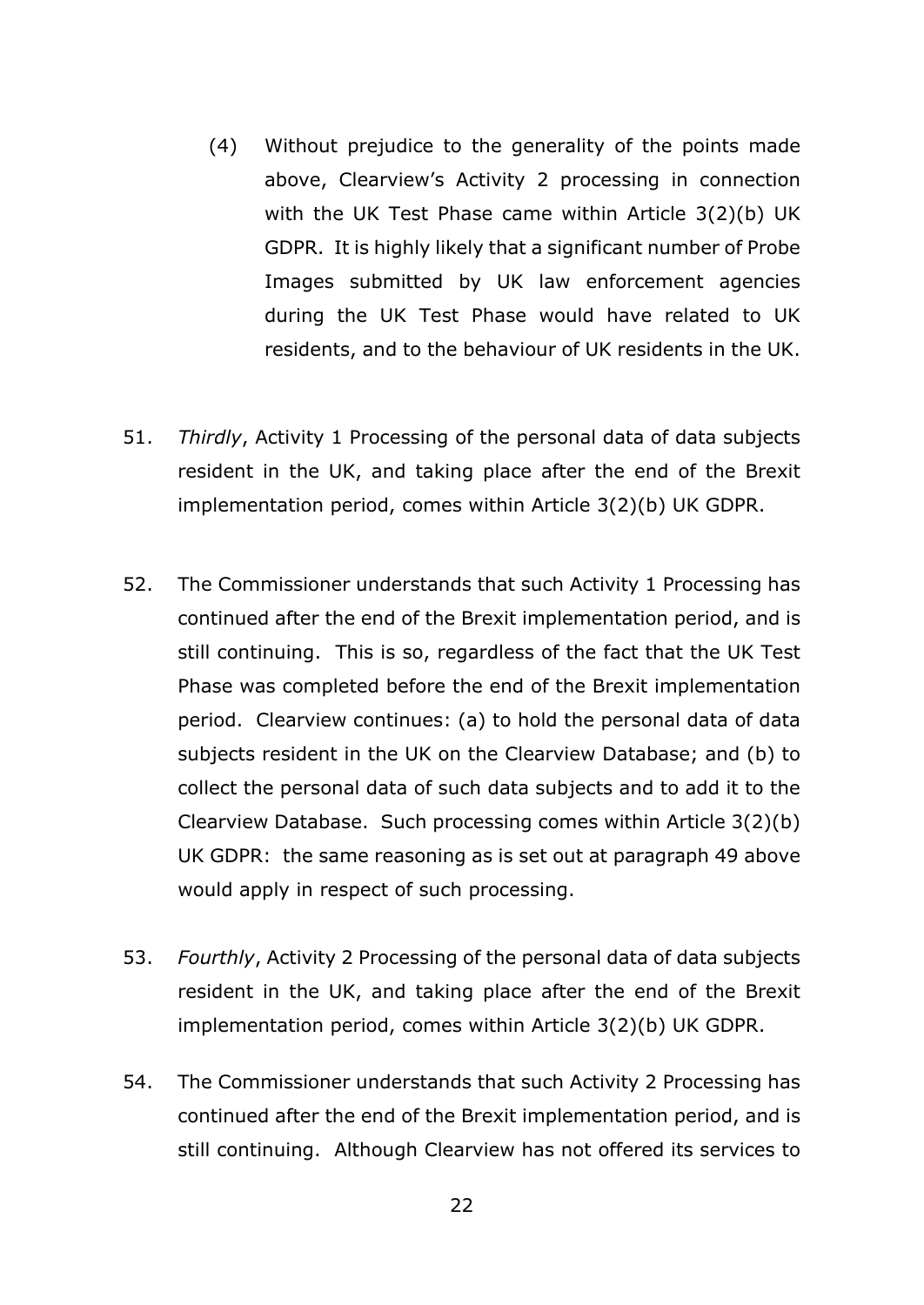customers established in the UK after the end of the Brexit transition period, it has continued to offer its services to other customers. In so doing, it has processed the personal data of: (a) UK residents whose images have been submitted as Probe Images; and (b) UK residents whose images (and associated data) are held on the Clearview Database, including (but not limited to) UK residents whose images have been identified as a potential match for Probe Images. Such processing comes within Article 3(2)(b) UK GDPR: the same reasoning as is set out at paragraph 50(1)-(3) above would apply in respect of such processing.

- 55. The Commissioner notes that the French data protection regulator (CNIL) has taken a similar position, as regards the question whether CNIL has jurisdiction over Clearview's processing, and whether Clearview's processing of the personal data of data subjects in the European Union (and in particular in France) comes within the scope of Article 3(2)(b) GDPR: see CNIL's Decision Number MED 2021-134 of 1st November 2021, issuing an order to comply to Clearview.
- 56. In the Representations, Clearview contends that Article 3(2)(b) GDPR and UK GDPR cannot apply to processing carried out by Clearview, since any "monitoring" of data subjects is carried out not by Clearview but by its customers (see e.g. paragraphs 68-79 of the Representations). The Commissioner does not accept that the application of Article 3(2)(b) is limited in this way, in particular given the very close relationship between (a) the creation and maintenance of the Clearview Database, and the operation of Clearview's services, and (b) the activities of Clearview's customers involving the monitoring of data subjects.
- 57. Clearview also contends that the extra-territorial effect of Article 3(2)(b) GDPR and UK GDPR should be narrowly construed.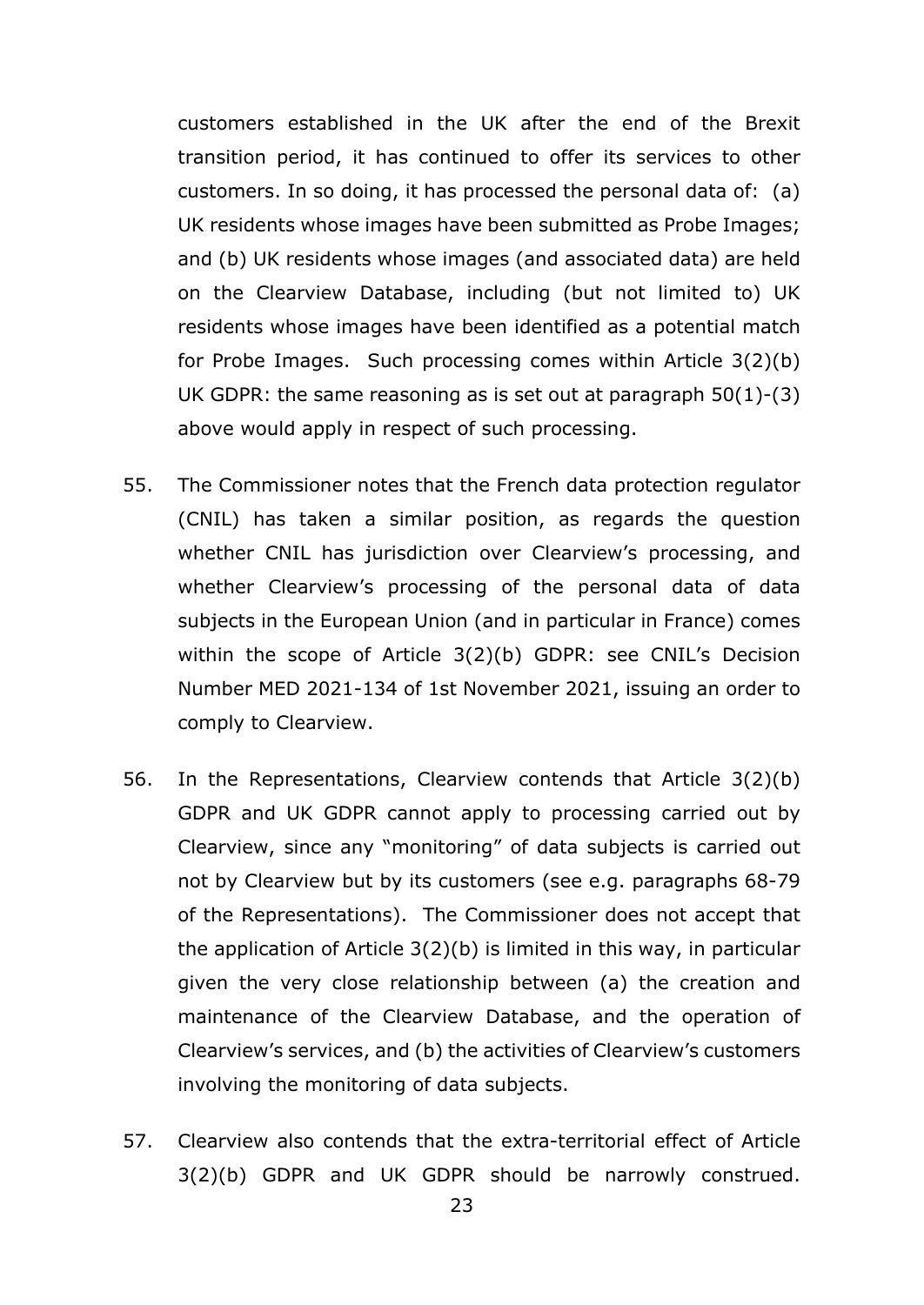However, the effect of Clearview's proposed construction is that processing that involves the scraping of personal data from the internet across the entire world falls outside the jurisdiction of the UK regulator (or any EU regulator) *unless* the controller is itself established in the UK or EU). This enables a controller to evade effective regulatory scrutiny for such processing – notwithstanding its potential impact on UK or EU data subjects - by choosing to establish itself in a jurisdiction where the protection for personal data is more limited than that provided by the GDPR or UK GDPR. The Commissioner considers that such a construction is inconsistent with the purposes of the GDPR and UK GDPR, in particular their purpose of providing a high degree of protection to data subjects.

## **Clearview's processing has infringed the GDPR and UK GDPR and continues to infringe the UK GDPR**

- 58. In relation to the processing of personal data falling within the GDPR or UK GDPR, Clearview has infringed the GDPR or UK GDPR, and continues to infringe UK GDPR, in numerous respects as set out below.
- 59. The Commissioner notes that the Representations, while addressing in detail the contention that Clearview's processing falls outside the Commissioner's jurisdiction, do not put forward an alternative case that (if the GDPR and UK GDPR are applicable) Clearview has not been and is not in breach. Evidently (and rightly) Clearview accepts that if the GDPR and UK GDPR are applicable then any contention that it has complied with their provisions would be hopeless.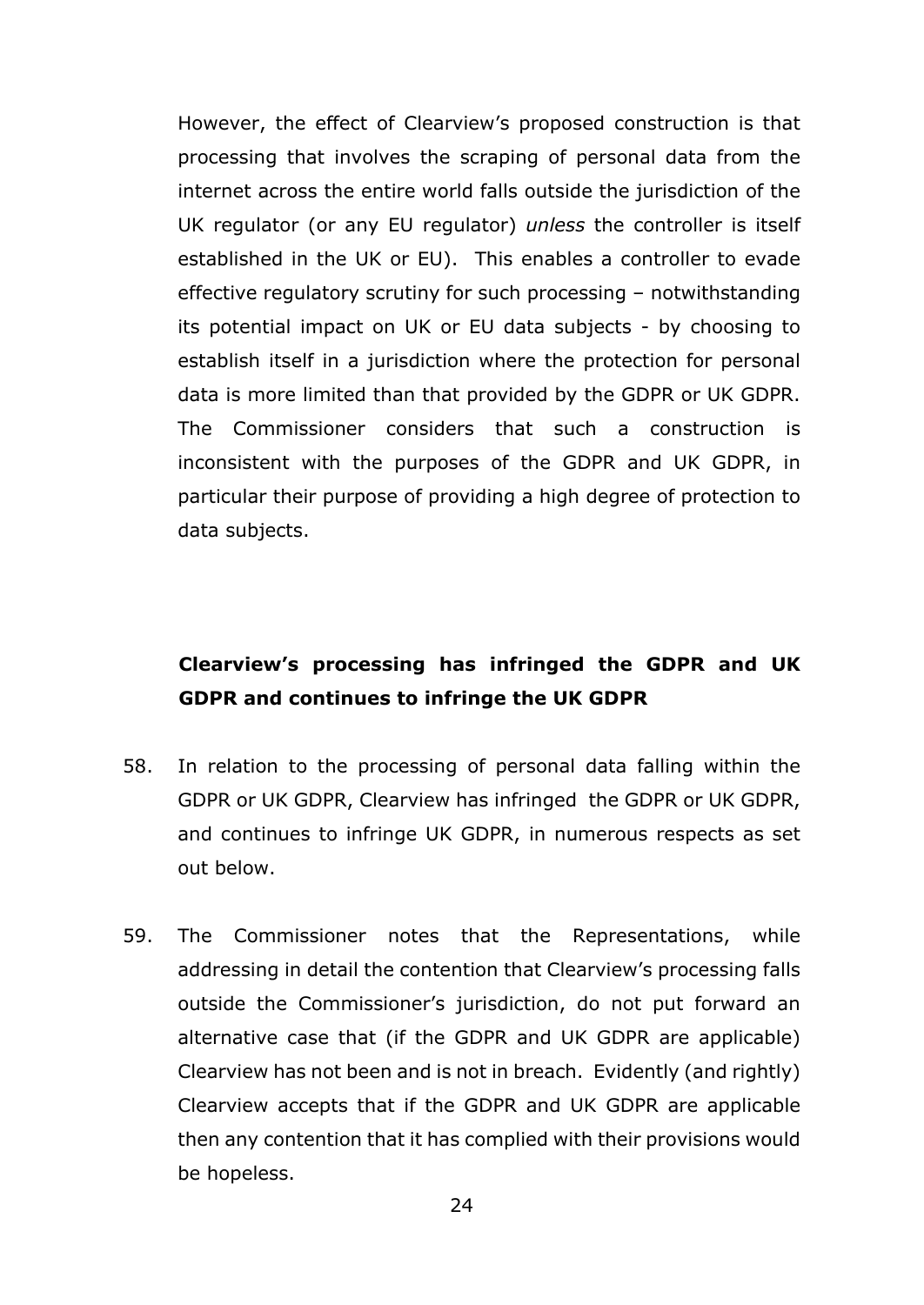- 60. *First*, the processing in question has infringed Article 5(1)(a) GDPR and UK GDPR, and continues to infringe Article 5(1)(a) UK GDPR. The processing is not, and has not been, fair, lawful, or transparent.
- 61. As to the *fairness* of the processing in question, the processing is unfair given that data subjects are not made aware of the processing and would not reasonably expect their personal data to be processed in this way. Data subjects whose images are made available on the public facing internet would not expect their images to be scraped, added to a worldwide database, and made available to a wide range of customers (including law enforcement customers) for the purpose of matching images on the database against Probe Images.
- 62. To the extent that Clearview suggest that images on the public facing internet have been placed there voluntarily by the individuals who are shown in those images, and can therefore (without any unfairness) be collected and used for any purpose whatsoever, any such suggestion is wholly misconceived. In addition to the general points made above:
	- Vast numbers of images on the public facing internet are placed there, not by the individuals shown in the images, but by third parties.
	- Images placed on the public facing internet may subsequently be made private (e.g. where an individual places an individual on a social media site and subsequently changes their privacy settings). There is no indication whatsoever that Clearview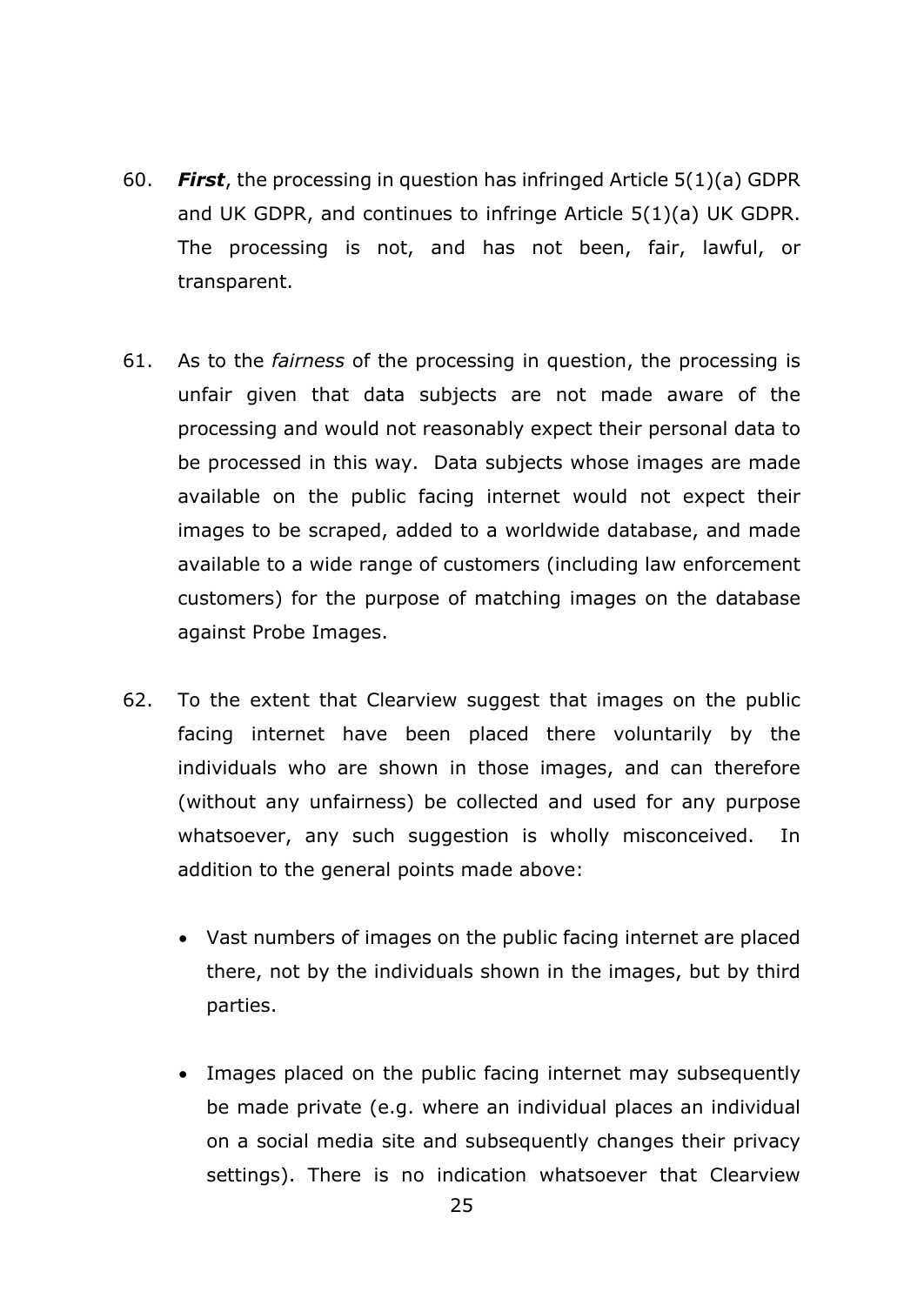would remove an image from the Clearview Database following such a change of privacy settings.

- 63. As to the *lawfulness* of the processing in question, the processing: (a) does not meet any of the conditions for the lawful processing of personal data in Article 6 GDPR or Article 6 UK GDPR; and (b) does not meet any of the conditions for the lawful processing of special category personal data in Article 9(2) GDPR or Article 9(2) UK GDPR: see further below.
- 64. As to the *transparency* of the processing in question, the processing is not transparent given that: (a) it is and has been invisible to data subjects, since they are not made aware of the processing and would not reasonably expect their personal data to be processed in this way; and (b) Clearview has not and does not comply with the provisions of Article 14 GDPR and UK GDPR in relation to the provision of information to data subjects. Data subjects would not be aware of Clearview's processing unless they happened to come across Clearview's website (which describes the processing in general terms) and/or they happened to read reports about it in the media.
- 65. *Secondly*, the processing is and has infringed Article 5(1)(e) GDPR and UK GDPR. Clearview does not have a data retention policy and hence cannot ensure that personal data is not held for longer than necessary. There is no indication in the Representations as to when (or whether) any images are removed from the Clearview Database. On the contrary, the evidence (as set out above) indicates that the scale of the Clearview Database continues to grow.
- 66. *Thirdly*, the processing is and has infringed Article 6 GDPR and Article 6 UK GDPR. None of the bases for lawful processing set out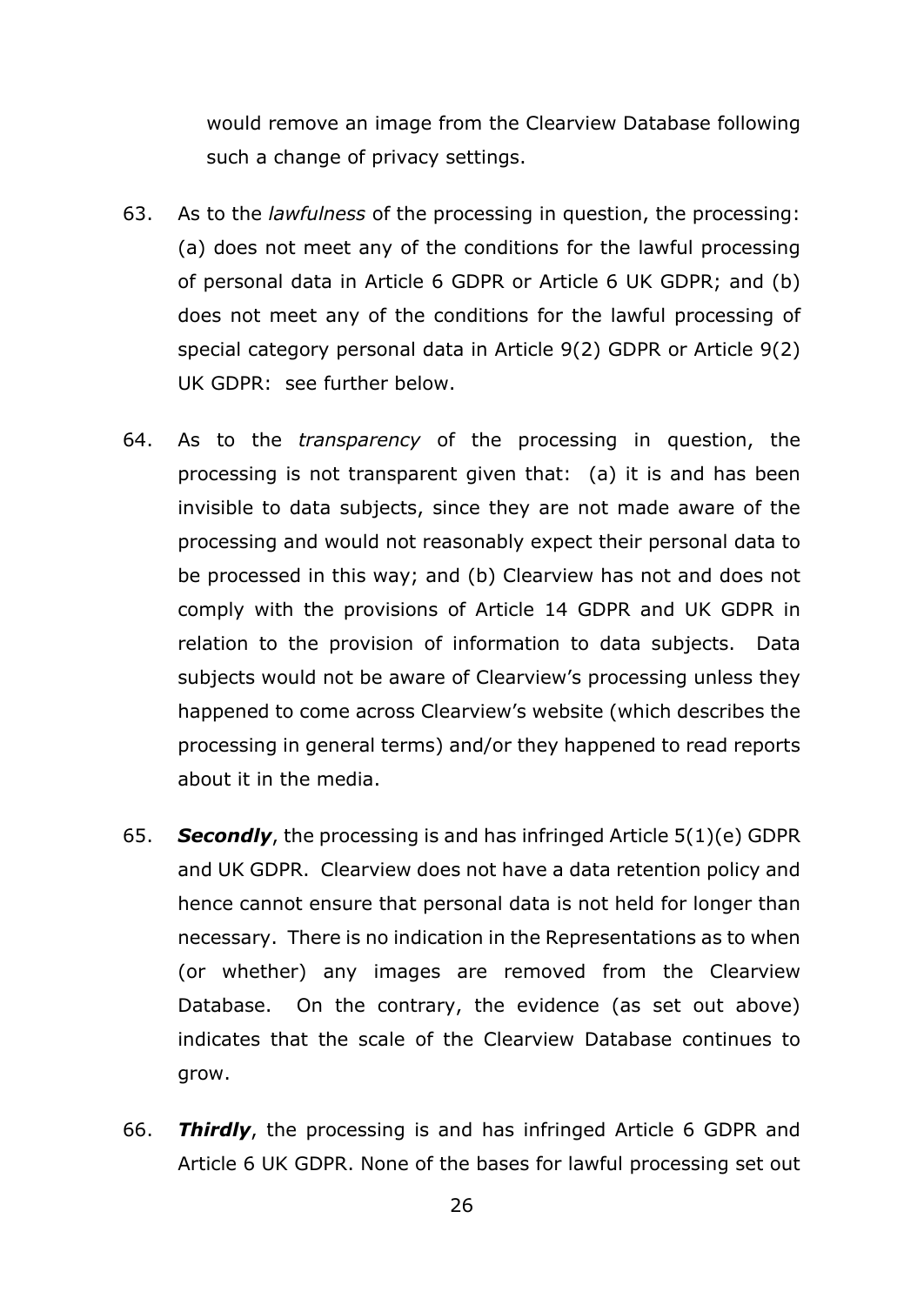therein have been satisfied by Clearview. It is for Clearview to demonstrate that one or more of the bases in Article 6(1) GDPR and UK GDPR is met: see Article 5(2) GDPR and UK GDPR. Clearview has failed to do so. The Representations (rightly) do not attempt to argue that any of the bases in Article 6(1) GDPR or UK GDPR is or has been satisfied.

- 67. *Fourthly*, the processing infringes, and has infringed, Article 9(1) GDPR and Article 9(1) UK GDPR. The personal data processed by Clearview constitutes "special category data": as set out above, Probe Vectors and Database Vectors constitute biometric data falling within Article 9(1) GDPR and UK GDPR (and the Representations do not suggest otherwise). None of the conditions set out in Article 9(2) GDPR or UK GDPR have been satisfied by Clearview in relation to its processing of special category personal data. It is for Clearview to demonstrate that one or more of the conditions in Article 9(2) GDPR and UK GDPR is met: see Article 5(2) GDPR and UK GDPR. Clearview has failed to do so. The Representations (rightly) do not attempt to argue that any of the bases in Article 9(2) GDPR or UK GDPR is or has been satisfied.
- 68. *Fifthly*, the processing is and has infringed Article 14 GDPR and Article 14 UK GDPR. Clearview has not provided data subjects with the information set out therein, in respect of Clearview's processing of their personal data. The only way in which data subjects can obtain any of that information is by contacting Clearview and requesting it.
- 69. *Sixthly*, the processing is and has infringed Articles 15, 16, 17, 21 and 22 GDPR and UK GDPR. Clearview has impeded and continues to impede the exercise of these rights since: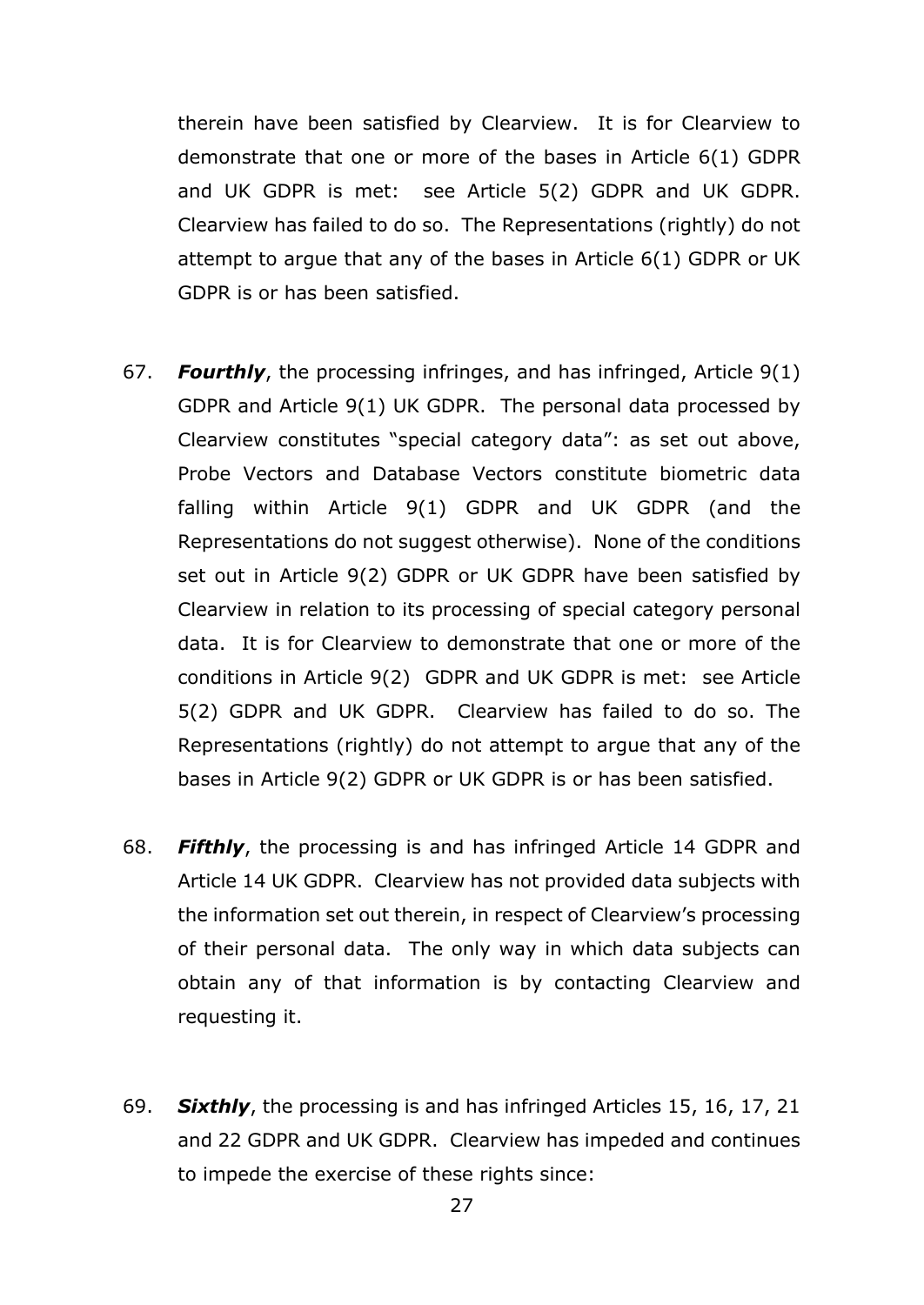- Data subjects are not provided with the information specified in Article 14;
- In order to exercise these rights, data subjects need to provide Clearview with additional personal data, by providing a photograph of themselves that can be matched against the Clearview Database, which is itself a significant fetter on and disincentive to the exercise of those rights; and
- Although Clearview has previously operated a mechanism for allowing data subjects to seek to have their personal data removed from the Clearview Database, it has now ceased to do so (see Representations, paragraph 149).
- 70. *Seventhly*, contrary to Article 35 GDPR and UK GDPR, Clearview has failed at any time to conduct a DPIA in respect of its processing of the personal data of UK residents. Nor is there any indication in the Representations that Clearview intends to do so at any point in the future.

# **Clearview's infringements warrant enforcement action by the Commissioner**

- 71. The Commissioner considers that the infringements of UK GDPR by Clearview are significant and warrant enforcement action.
- 72. His reasons for this conclusion include the following.
	- Clearview are highly likely to hold vast volumes of personal data, including about UK based data subjects.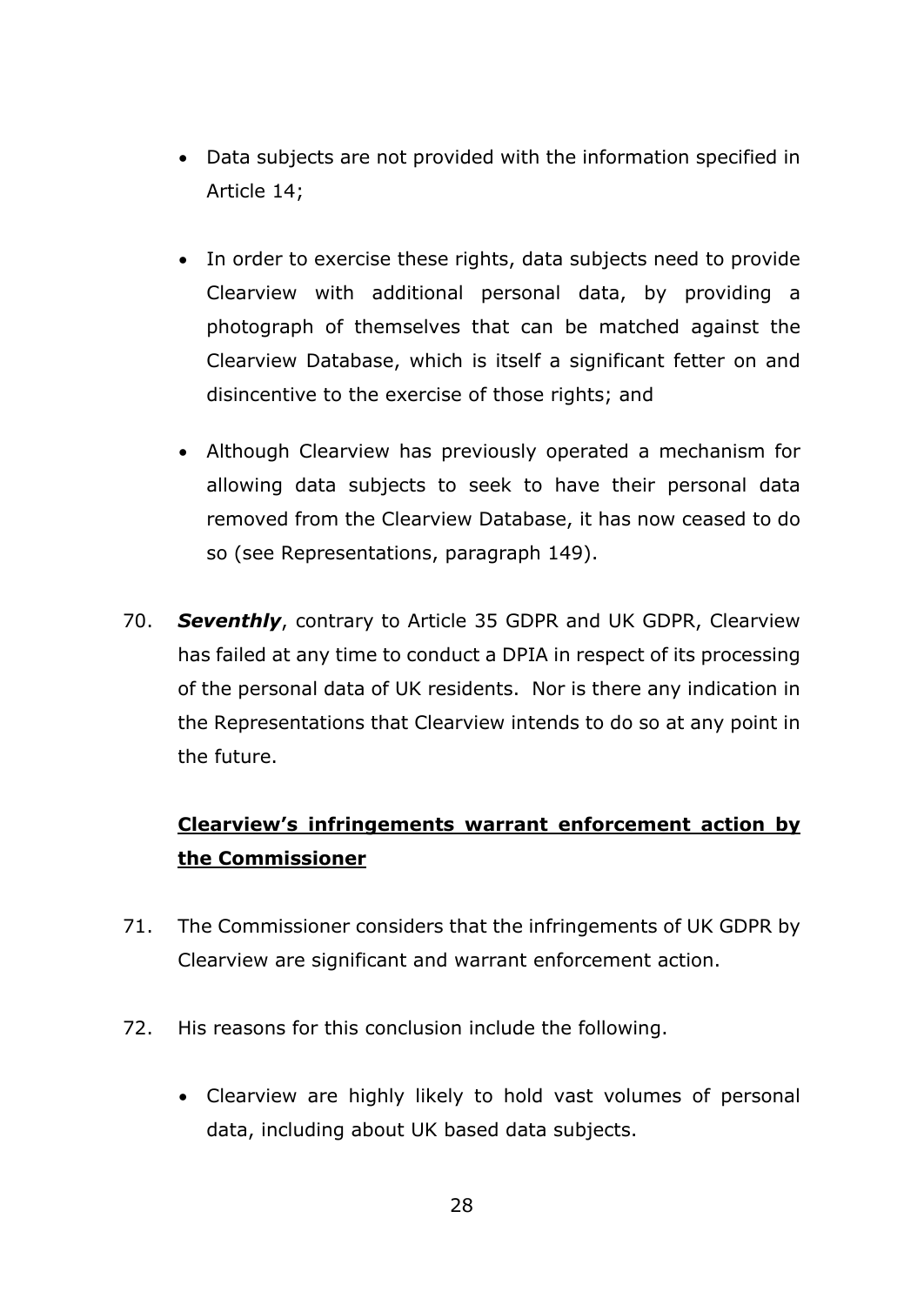- Clearview has not specifically confirmed how it obtains this information, other than that it has been scraped from the public facing internet.
- Clearview's processing of personal data is very largely invisible to data subjects, who would be unaware that their personal data has been scraped from the internet so that it can potentially be matched with images that are of interest to law enforcement bodies and other Clearview customers.
- There are extensive and continuing infringements of the UK GDPR. Clearview do not accept that the UK GDPR applies – notwithstanding that they are processing personal data about very significant numbers of UK residents – and consequently they have made no attempt whatsoever to comply with it.
- 73. The Commissioner therefore requires Clearview to take the steps set out in Annex 1.
- 74. The Commissioner considered, as he is required to do under section 150(2) DPA when deciding whether to serve an Enforcement Notice, whether any infringement has caused or is likely to cause any person damage or distress. There is clear potential for both damage and distress to be suffered by data subjects when their images are matched with a Probe Image, especially if the match turns out to be inaccurate and erroneous. There is the potential for a match to lead to an individual being arrested or charged with a criminal offence.
- 75. However, the Commissioner considers that compliance with the UK GDPR provisions referred to above to be a matter of central importance to data protection law. Even if a failure to comply has not, or is not likely, to cause any person damage or distress, the issue of this Enforcement Notice to compel compliance would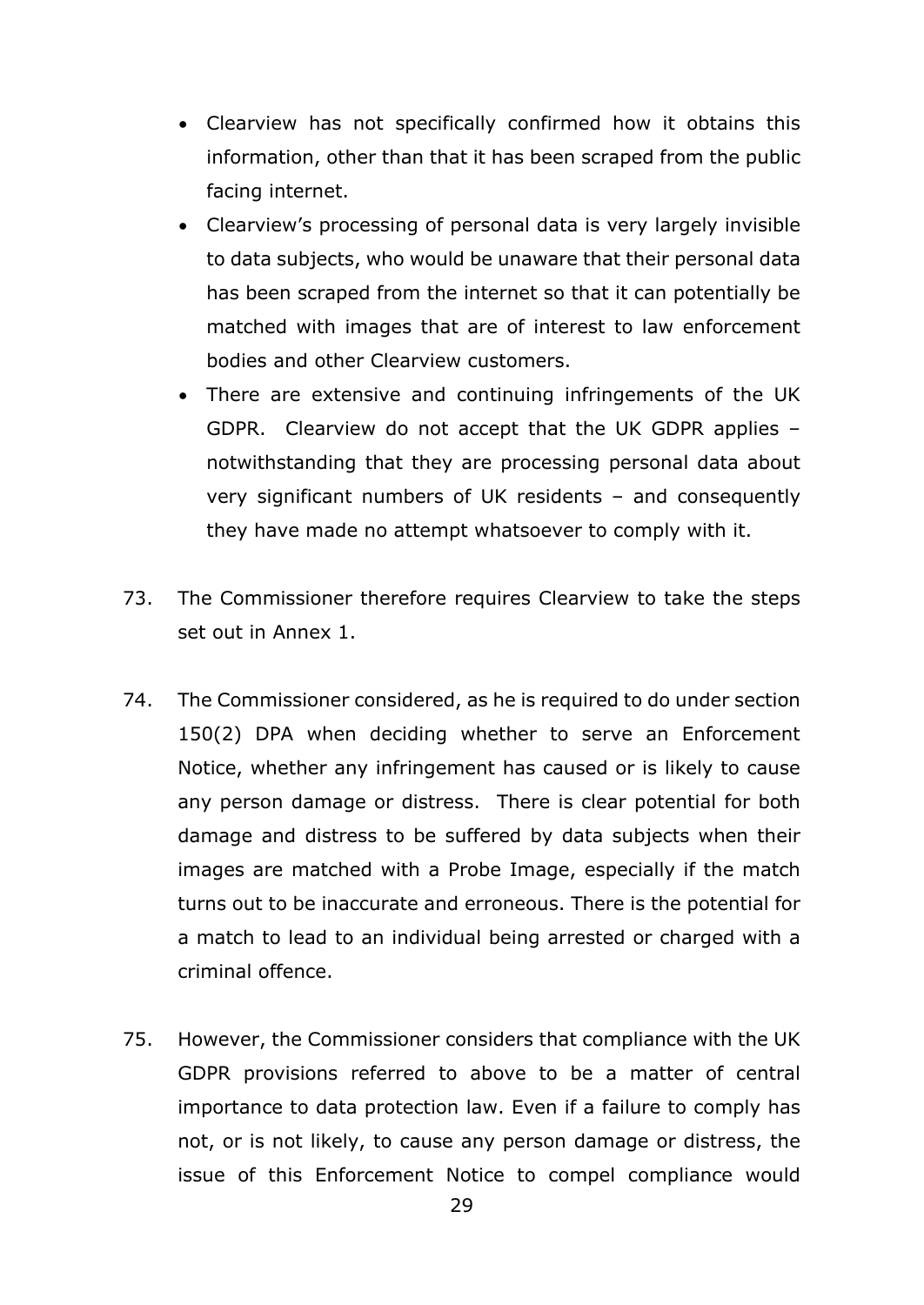nonetheless be an appropriate exercise of the Commissioner's enforcement powers.

- 76. The Commissioner has considered whether it is practicable for Clearview to comply with the requirements of Annex 1. In this regard the Commissioner notes that, in the context of proceedings brought in the US District Court for the Northern District of Illinois (*Mutnick and Others v Clearview and Others*: Case No. 20 C 512) Clearview has stated in Court filings<sup>[2](#page-29-0)</sup> that it has done the following:
	- Blocked all photos in the database that were geolocated in Illinois from being searched;
	- Constructed a 'geofence' around Illinois;
	- Decided that it will not collect facial vectors from images that contain metadata associated with Illinois; and
	- Decided that it will not collect facial vectors from images stored on servers that are displaying Illinois IP addresses or websites with URLs containing keywords such as "Chicago" or "Illinois".

The Commissioner considers that by adopting comparable steps in relation to UK residents Clearview would be able to comply with the requirements set out in Annex 1.

77. Given that the US Court was willing to impose the requirements set out above, the Commissioner does not accept that the requirements set out in Annex 1 are not practicable. Further, the Commissioner notes that Clearview itself (whether in its Representations, or otherwise) has not put forward any alternative proposals as to how the Commissioner's concerns can be met: see e.g. paragraphs 105-108, which set out Clearview's contentions as

<span id="page-29-0"></span><sup>2</sup> [Clearview AI Says It Will No Longer Provide Facial Recognition To Private Companies](https://www.buzzfeednews.com/article/ryanmac/clearview-ai-no-facial-recognition-private-companies)  [\(buzzfeednews.com\)](https://www.buzzfeednews.com/article/ryanmac/clearview-ai-no-facial-recognition-private-companies)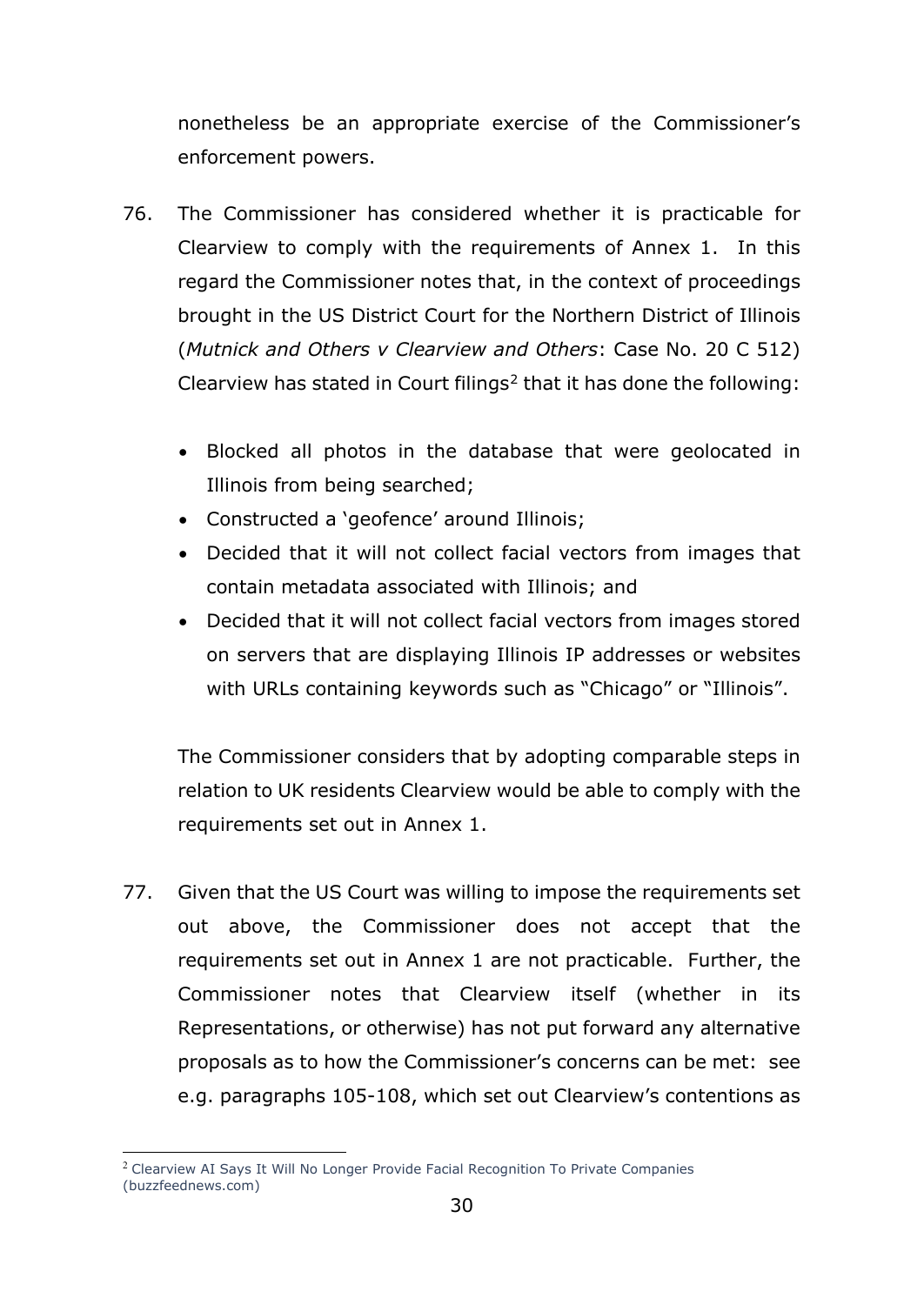to why the Commissioner's requirements are said to be inappropriate. Clearview's position in its Representations appears to be that even if (contrary to its case) it is and has been in breach of GDPR and UK GDPR, no enforcement action whatsoever can or should be taken by the Commissioner in respect of that breach. This position is wholly unrealistic, and unacceptable.

- 78. Having regard to the significant nature of the infringement, the scale of the personal data being processed and the context in which it is processed, the Commissioner considers that this Enforcement Notice is a proportionate regulatory step to bring Clearview into compliance.
- 79. In relation to proportionality, the Commissioner notes the position adopted in the Representations, that compliance with the Commissioner's requirements would require Clearview to cease operating its service (see e.g. at paragraphs 93 and 96-104 of the Representations). The Commissioner does not seek to require this outcome: hence he is imposing the more limited and specific steps that are set out in Annex 1 and that are intended for the protection of UK data subjects.
- 80. The Commissioner has also had regard to the desirability of promoting economic growth, and the potential impact his Notice might have in this regard, as is required under section 108 of the Deregulation Act 2015 and the Economic Growth (Regulatory Functions) Order 2017
- 81. As indicated above, Clearview is a US-based enterprise. It is understood that no employees of the company are located in the UK and that all revenues are remitted to the US. Clearview previously offered access to its service to a number of UK law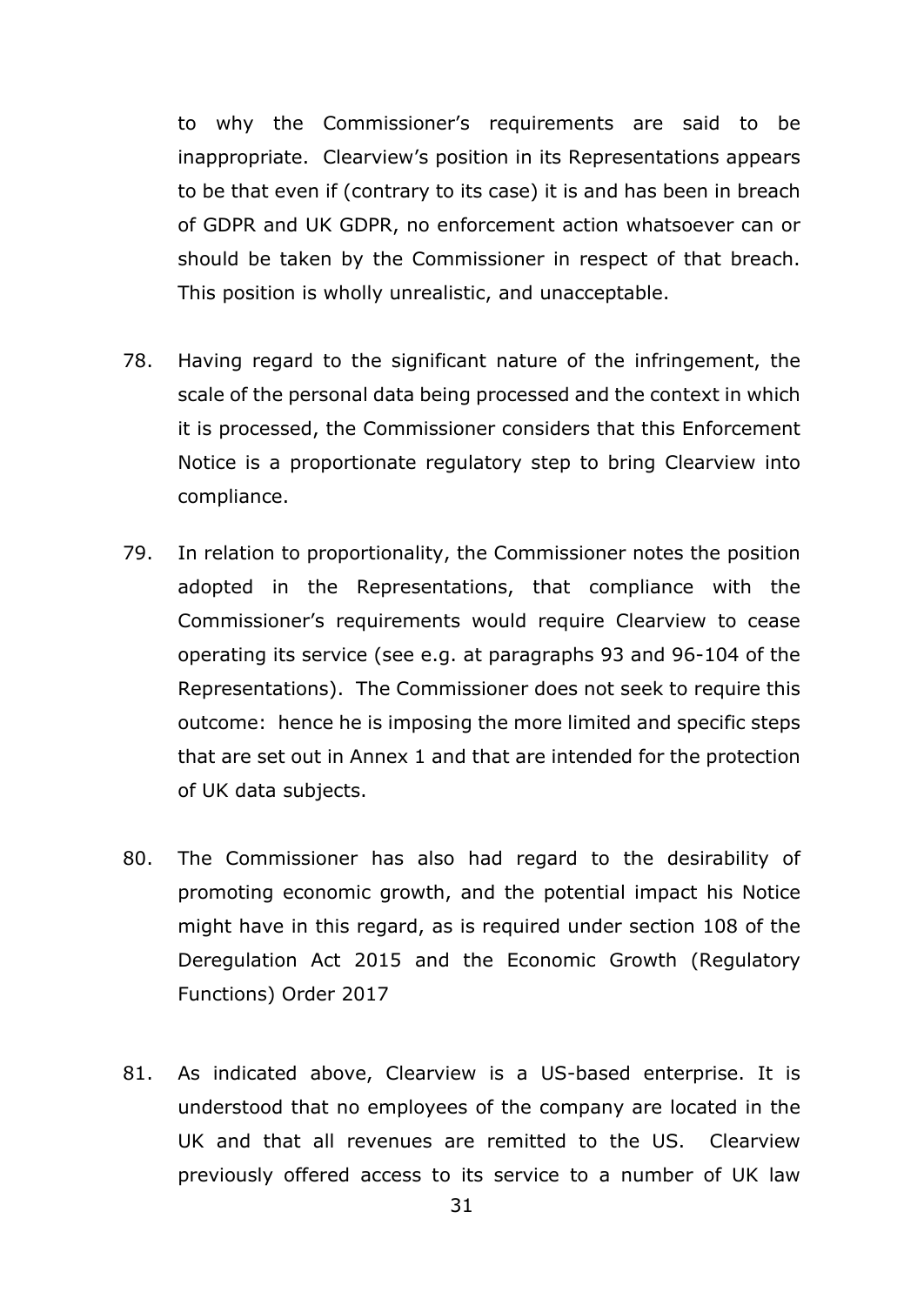enforcement agencies on a trial basis (as explained above) and it is understood no fee was charged for these trials. Further, it is understood that these trials have since ended and access to the platform from UK IP addresses has been removed. The Commissioner has no evidence of any current intention for Clearview to re-enter the UK market. Having regard to these circumstances, the proposed enforcement action is unlikely to have an impact on any measure of economic activity or growth in the UK, including employment and GDP.

#### **Terms of this Notice**

- 82. The Commissioner therefore exercises his powers under section 149 DPA to serve an Enforcement Notice requiring Clearview to take specified steps to comply with the GDPR. The specified steps are set out in Annex 1 of this Notice.
- 83. Consequences of failing to comply with an Enforcement Notice 38. If a person fails to comply with an Enforcement Notice the Commissioner may serve a penalty notice on that person under section 155(1)(b) DPA requiring payment of an amount up to £17,500,000 or 4% of an undertaking's total annual worldwide turnover whichever is the higher.

#### **Right of appeal**

84. By virtue of section 162(l)(c) DPA there is a right of appeal against this Notice to the First-tier Tribunal (Information Rights). If an appeal is brought against this Notice, it need not be complied with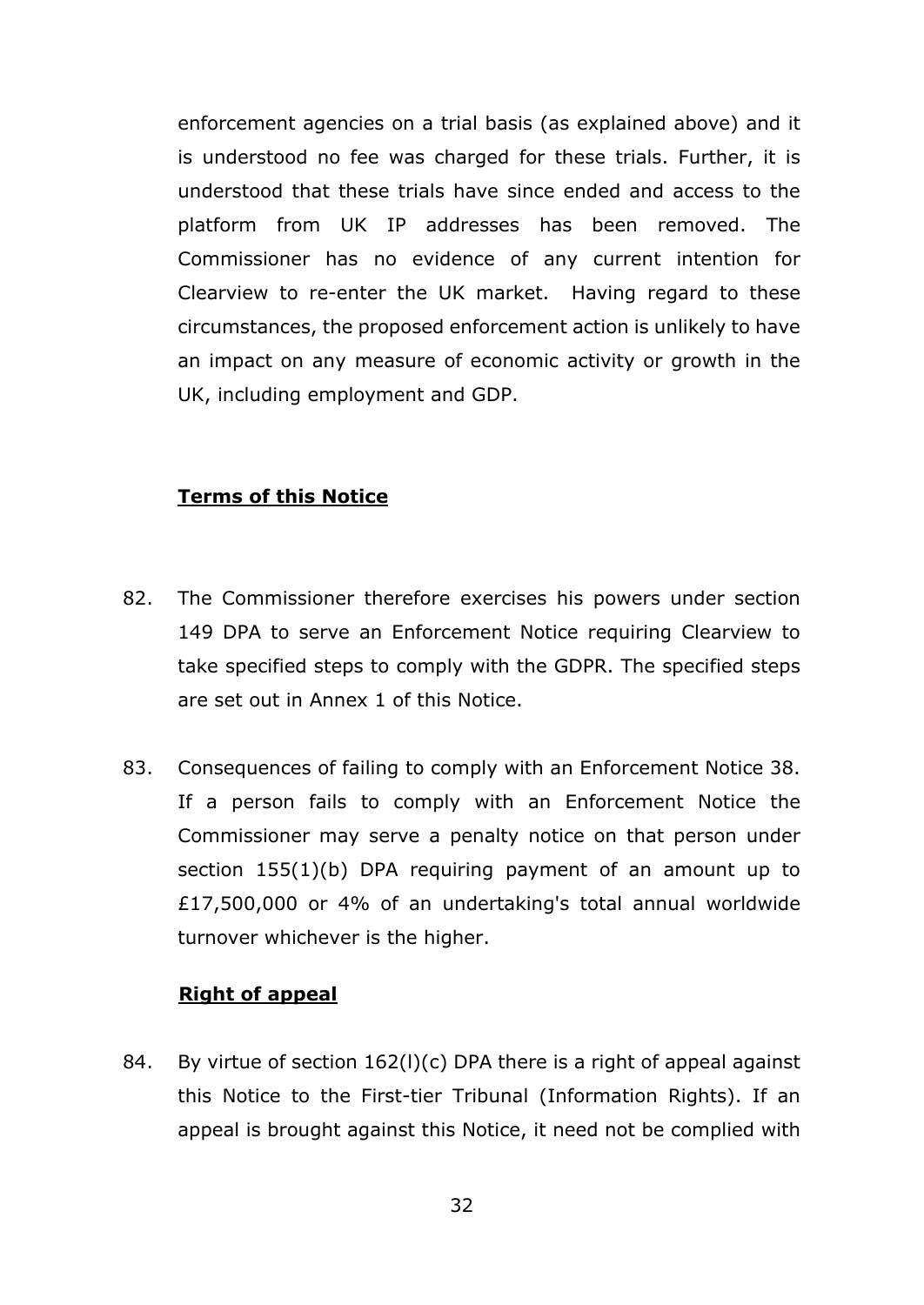pending determination or withdrawal of that appeal. Information about the appeals process may be obtained from:

General Regulatory Chamber HM Courts & Tribunals Service PO Box 9300 Leicester LEl 8DJ Telephone: 0203 936 8963 Email: [grc@justice.gov.uk](mailto:grc@justice.gov.uk)

85. Any Notice of Appeal should be served on the Tribunal within 28 calendar days of the date on which this Notice is sent.

Dated the 18<sup>th</sup> day of May 2022

Stephen Eckersley Director of Investigations Information Commissioner's Office Wycliffe House Water Lane Wilmslow **Cheshire** SK9 5AF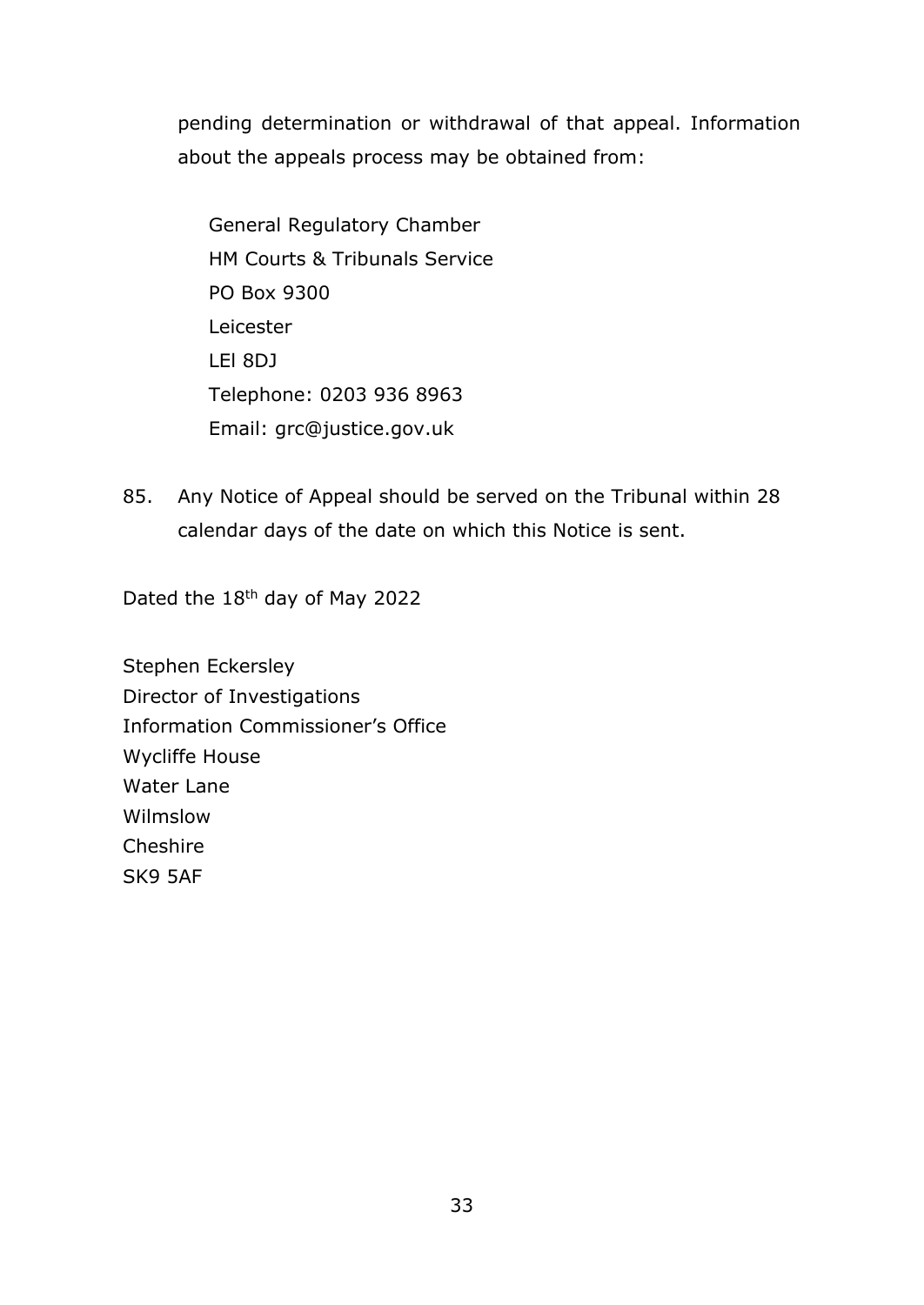### **ANNEX 1**

### **TERMS OF THE ENFORCEMENT NOTICE**

### THIS NOTICE REQUIRES CLEARVIEW TO TAKE THE FOLLOWING STEPS:

- 1. Within six months following the date of the expiry of the appeal period, delete any personal data of data subjects resident in the UK that is held in the Clearview Database. Without prejudice to the generality of this requirement, Clearview are to delete any images of UK residents that are held in their database, and any other data associated with such images (including URLs and metadata).
- 2. Within three months following the date of the expiry of the appeal period, refrain from any further processing of the personal data of data subjects resident in the UK. Without prejudice to the generality of this requirement, Clearview must:
	- (a) Cease obtained or "scraping" any personal data about UK residents from the public facing internet;
	- (b) Refrain from adding personal data about UK residents to the Clearview Database; and
	- (c) Refrain from processing any Probe Images of UK residents, and in particular refrain from seeking to match such images against the Clearview Database.
- 3. Refrain from offering any service provided by way of the Clearview Database to any customer in the UK.
- 4. Not do anything in future that would come within paragraphs 1-3 above without first: (a) carrying out a DPIA compliant with Article